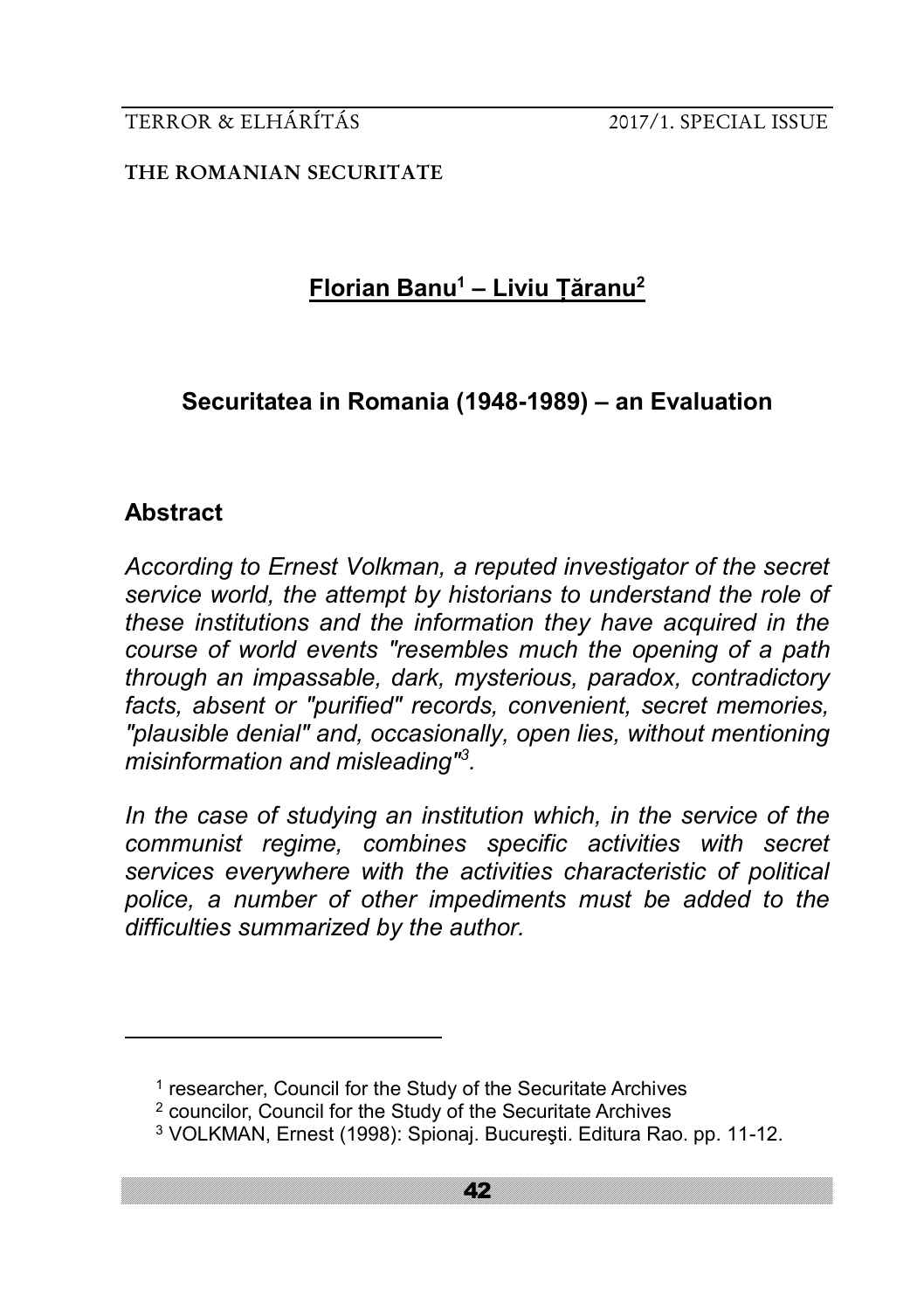#### **THE ROMANIAN SECURITATE**

# **Introduction**

-

Among these, we recall: the destruction of compromising archive documents during and immediately after the collapse of the communist regime, the recovery and reintegration of many officers and collaborators of the old structures in the institutions specific to the transition to a democratic regime, the political connotations attributable to certain actions or certain actors of past events not far removed, as well as the difficulty of a cold detached analysis of recent aspects of history. Also, the investigator's conclusions will inevitably be regarded with suspicion, trying to find out the "political orientation" and the circle of interest to which he is an exponent.

Despite these difficulties, the authors of the present study share the optimistic opinion expressed by Marius Oprea in 2008, an assiduous researcher of the history of the Securitate, who believes that "undoubtedly heated talks and judgments will leave the scientific approach as soon as possible when the generation born around 1989 will reach maturity"<sup>4</sup> .

As such, by this scientific approach, we propose, more than a quarter of a century after the collapse of the communist regime in Romania, an evaluation study of one of the fundamental institutions of this regime: Securitatea.

<sup>&</sup>lt;sup>4</sup> OPREA, Marius (2008): Bastionul cruzimii. O istorie a Securității (1948-1964). Iaşi, Editura Polirom. p. 17.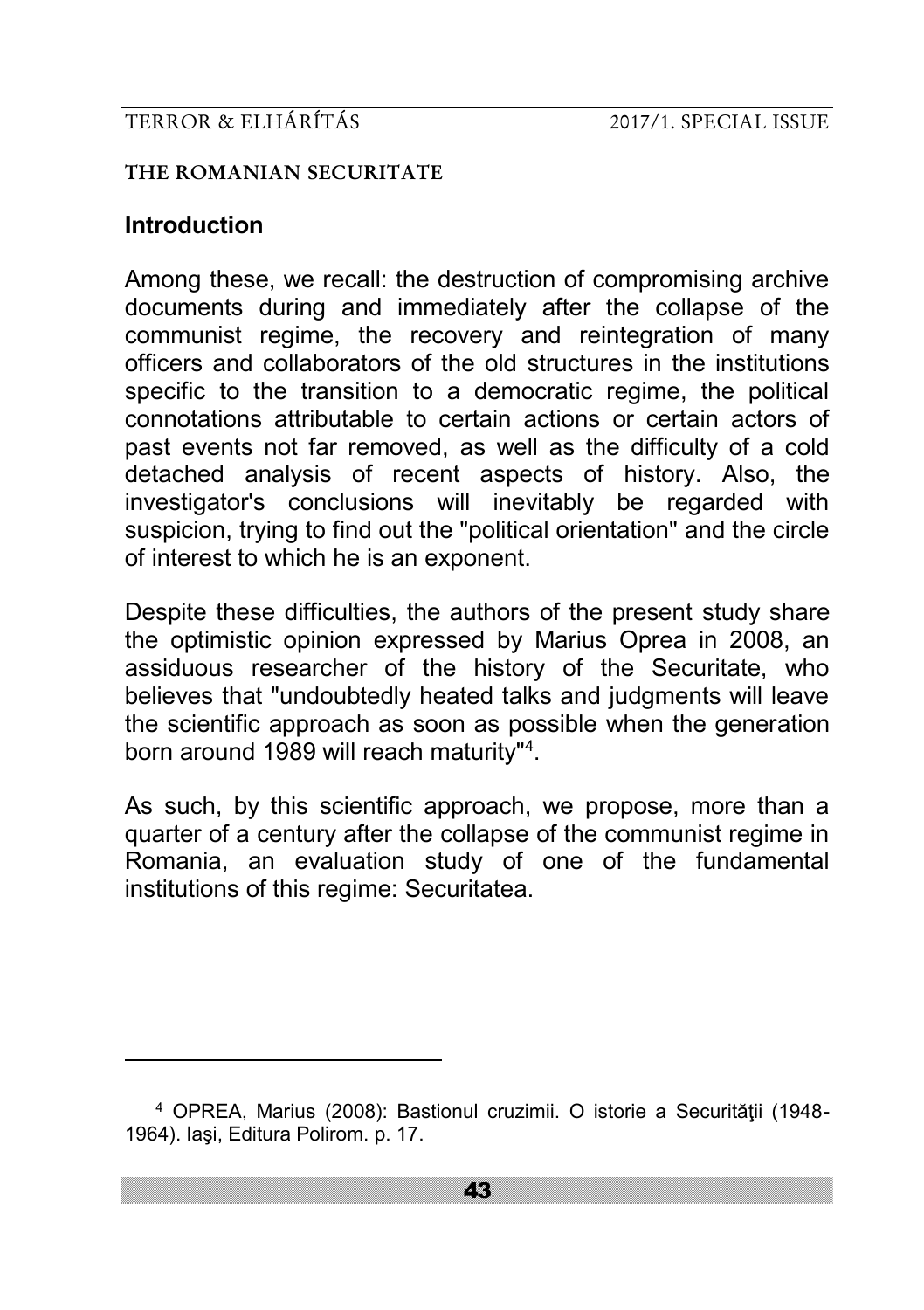-

#### **THE ROMANIAN SECURITATE**

# **The roots: the Marxist and Leninist theory**

The history of the Securitate in Romania is closely connected to the Romanian Communist Party's evolution, the unique leading force of the society for more than four decades. Therefore, neither the origin, nor the functioning nor the dissolution of the Securitate could be analyzed and understood without taking into account the ideological fundaments of the regime that it had served and protected.

The Romanian communist leaders' perspective about state and its role originated in the theory elaborated by Karl Marx and Friedrich Engels with regard to the state of "the proletarian dictatorship". According to these German theorists, the state, as a result of the society divided into antagonistic classes, functions as an instrument to dominate or impose the dictatorship of the dominant class *under economic terms (sub rapport economic)* and helps this class to become dominant *through political terms (sub rapport politic),* suppressing in the meantime the opposition of the oppressed classes. The elimination of the capitalism implied a new form of state: the revolutionary dictatorship of the proletarians.

"The period between the capitalist society and the communist is the period of revolutionary transformation of the former into the latter. The counterpart of this period is a period of political transition whose state cannot be other than *revolutionary dictatorship of the proletariat"<sup>5</sup> .*

Of course, R.C.P., a Marxist-Leninist party, did not ignore the theoretical contributions of V. I. Lenin regarding the state and the

<sup>5</sup> MARKS, Karl (1969): Critica programului de la Gotha. Bucureşti. Editura Politică. p. 28.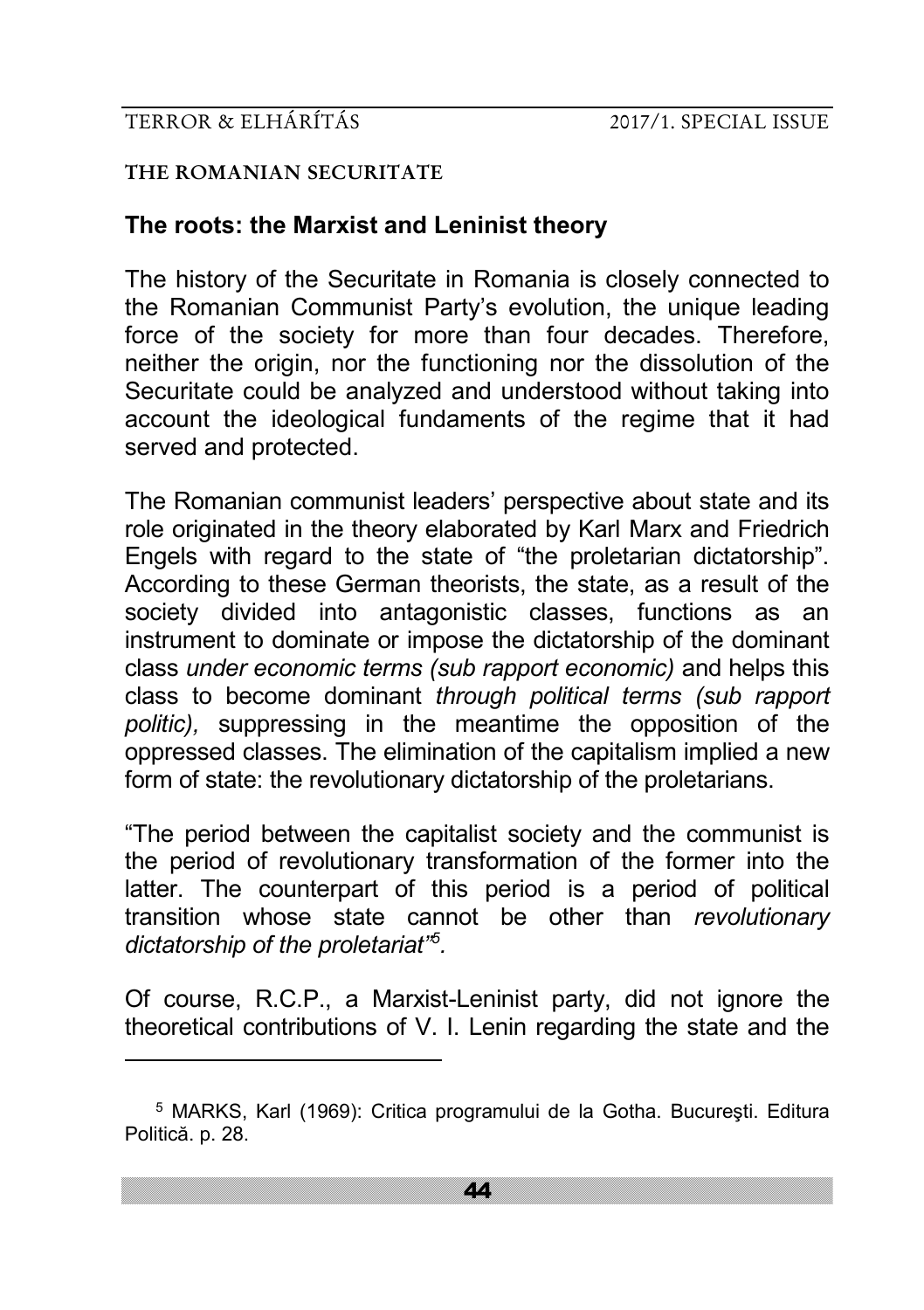-

#### **THE ROMANIAN SECURITATE**

proletarian dictatorship. According to him, "who has not understood that in order to achieve the victory any revolutionary class has to exert its dictatorship, he has not understood a thing from the history of revolutions or he want to know nothing about this"<sup>6</sup>.

Besides, Lenin explained very precisely what is meant by dictatorship: "The scientific notion of the dictatorship means nothing but a power which cannot be restricted by anything, either by law, which cannot be abashed by any norm that relies directly on violence. The notion of <<dictatorship>> means *nothing but this"<sup>7</sup> .*

Stalin as well considered that the state ... is machinery within hands of the dominant class used to repress the resistance of its class enemies. In this regard, the proletarian dictatorship does not distinguish itself fundamentally by the dictatorship of any other class, because the proletarian state is machinery used for the repression of the bourgeoisie. But there is an important distinction which implies that all class states that have existed until now represented the dictatorship of the exploiting minority over the exploited majority, while the proletarian dictatorship is the dictatorship of the exploited majority over the exploiting minority"<sup>8</sup>.

Consequently, according to the "founding fathers", the state by means of which the goals of the communist doctrine had to be

<sup>6</sup> V. I. Lenin, Cu privire la istoria problemei dictaturii, apud Marx, Engels, Lenin, Despre comunismul stiintific București, Editura Politică, 1964, p. 155.

 $7$  V. I. Lenin, Victoria cadetilor și sarcinile partidului muncitoresc, 28 martie 1906, în V.I. Lenin, Opere complete, ediţia a doua, vol. 12, Bucureşti, Editura Politică, 1962, pp. 310-311.

<sup>8</sup> I. V. Stalin, Opere, vol. 6, Bucureşti, Editura Partidului Muncitoresc Român, 1949, p. 125.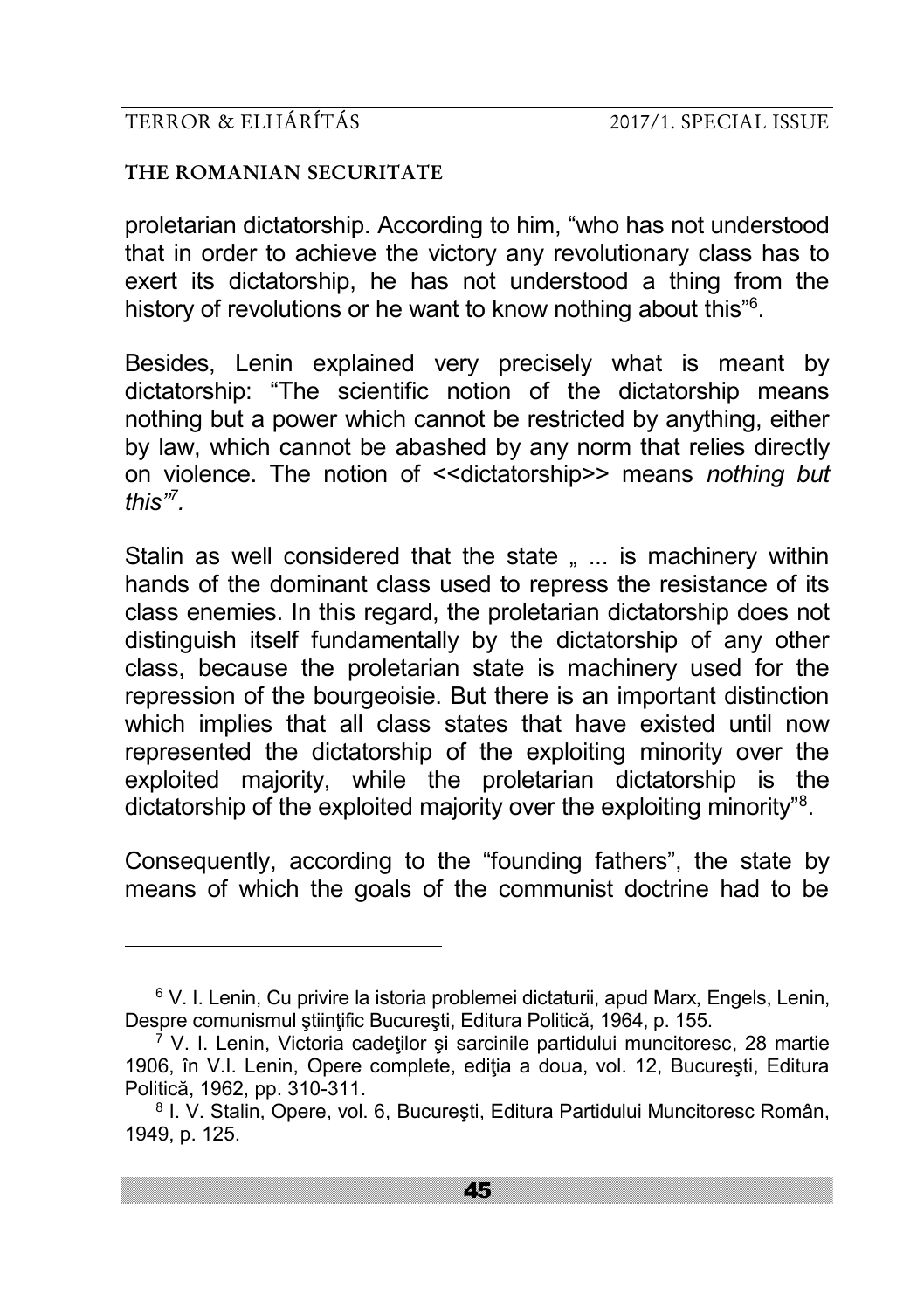-

#### **THE ROMANIAN SECURITATE**

achieved, such as the overthrow of the capitalist order<sup>9</sup> and the overall reconstruction on the main bases radically different of the socialist society, could only be a dictatorship, "the state of proletarian revolutionary dictatorship", according to Marx' writings.

Therefore, it can be assessed that for the first time, the communist ideology turned the use of violence for the repression of the political enemies and construction of a new society, not only into a legal act but into a fundamental principle of the new state<sup>10</sup>.

# **The implementation of the communist ideology in Romania**

The ideological subordination of the communist leaders in Romania to the soviet pattern of interpretation and application of the Marxist-Leninist theory in general, and the state's role of the proletarian dictatorship in particular<sup>11</sup>, reached its climax starting

<sup>&</sup>lt;sup>9</sup> Especially after the World War Two, Stalin's theories were applied with consistency to all domains, most of which the social justice being shaped according with these theories:" The Stalinist teaching regarding the helping role of the superstructure and its impossibility to hold positions of equal attitude toward the opposing classes, arms the Soviet juridical science in order to reveal the class core substance regarding different types of state and law. The core substance of state and law is always determined by the class whose dictatorship it represents, by the center they serve, by the classes against which they are used." – N. G. Alecsandrov, Câteva problem de teorie a statului şi dreptului în lumina învătăturii staliniste despre bază și suprastructură, în "Analele Româno-Sovietice. Seria Drept", an VI, seria a III-a, nr. 4, aprilie-iunie 1952, p. 9.

<sup>10</sup> MILLER, David (2000) (cord.): Enciclopedia Blackwell a gândirii politice. Bucureşti. Editura Humanitas. pp. 782 -783.

<sup>&</sup>lt;sup>11</sup> Besides, the universal validity of the formulated theories was assessed by Lenin himself: "the core substance of Marx' teaching about state has been assimilated only by those who have understood that the dictatorship of **an only**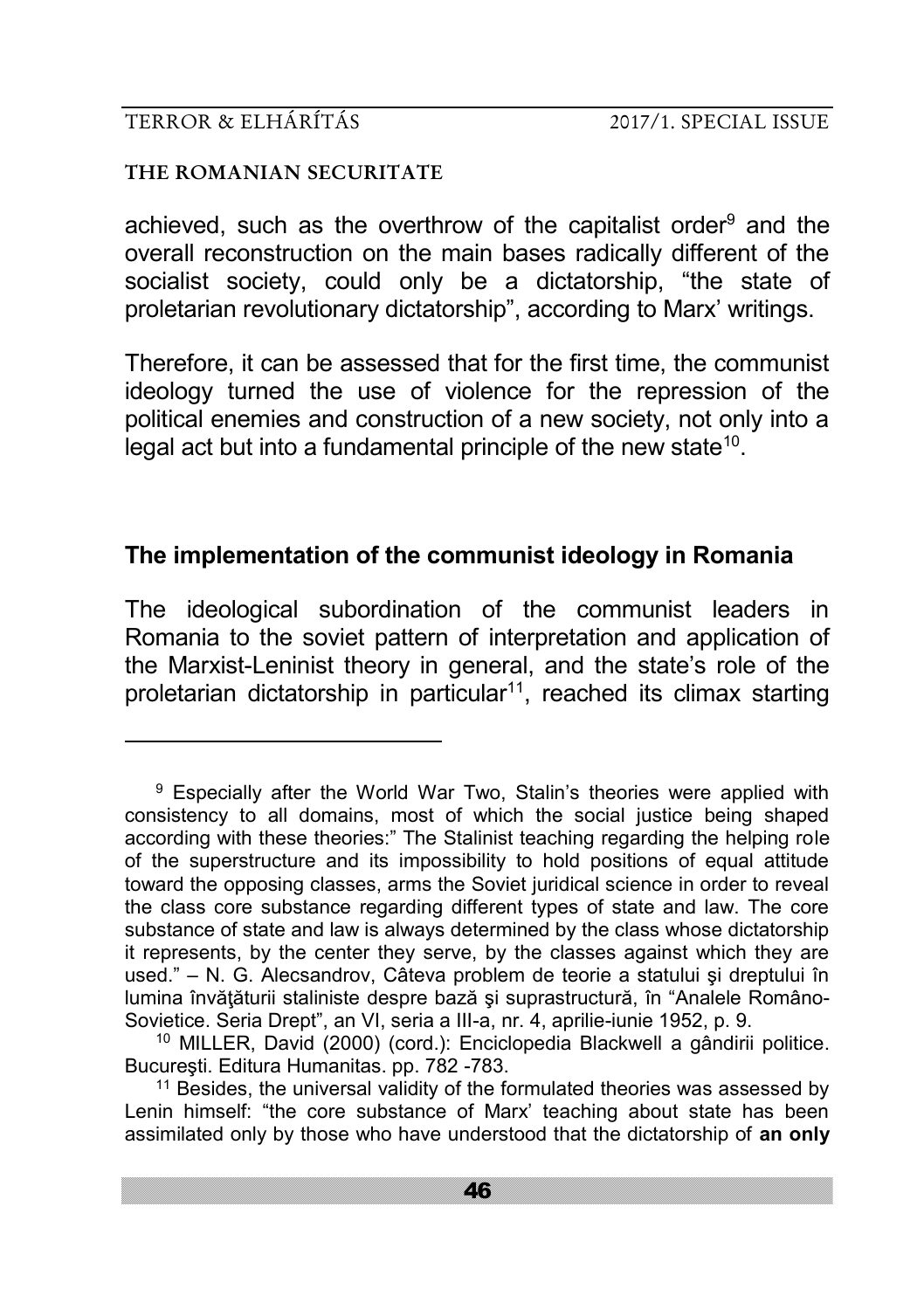-

#### **THE ROMANIAN SECURITATE**

with 1948 along with the elimination of all other democratic forces and the establishment of the dictatorial regime, was laid on the working class unique party's formula – The Romanian Workers' Party (Partidul Muncitoresc Român).

But it has to be noticed that the formula adopted to define the new type of state within political condition of that time was not that of "proletarian dictatorship" but that of "people's democracy" – a simple linguistic artifice meant to save some appearances. Besides, the Romanian communist leaders did not hesitate to lay the two expressions on equal positions. In this regard, in November 1949 with the occasion of celebration of the Bolshevik revolution, Gheorghiu-Dej declared: "The proletarian dictatorship's experience in The U.S.S.R. represents a thesaurus of precepts for all countries where the proletarians have conquered the state power. The people's democracy which exerts the proletarian dictatorship's functions is itself a form of proletarian dictatorship, but the higher form of the proletarian dictatorship is the soviet form"<sup>12</sup> .

**one** class is necessary not only for any society generally divided into classes, not only for the proletarians who stroke down the bourgeoisies, but also for the entire historical period that separates capitalism by the <<society without classes>>, by communism. The types of bourgeois states are extremely variated, but their core substance is the same: all these states are, one way or another, but finally obligatory, **the dictatorship of the bourgeoisie.** It is impossible for the transition from capitalism to communism not to give an enormous diversity of political forms, but their core substance would inevitable be the same: **proletarian dictatorship**." – V. I. Lenin, Statul și revoluția. Învătăturile Marxismului despre stat și sarcinile proletariatului în revoluție, in V. I. Lenin, Opere, vol. 25, iunie – septembie 1917, Bucureşti, 1956, p. 409.

<sup>12</sup> GHEORGHIU-DEJ Gheorghe (1953): Articole şi cuvântări, ed. a III-a, Bucureşti. Editura pentru Literatură Politică. p. 390.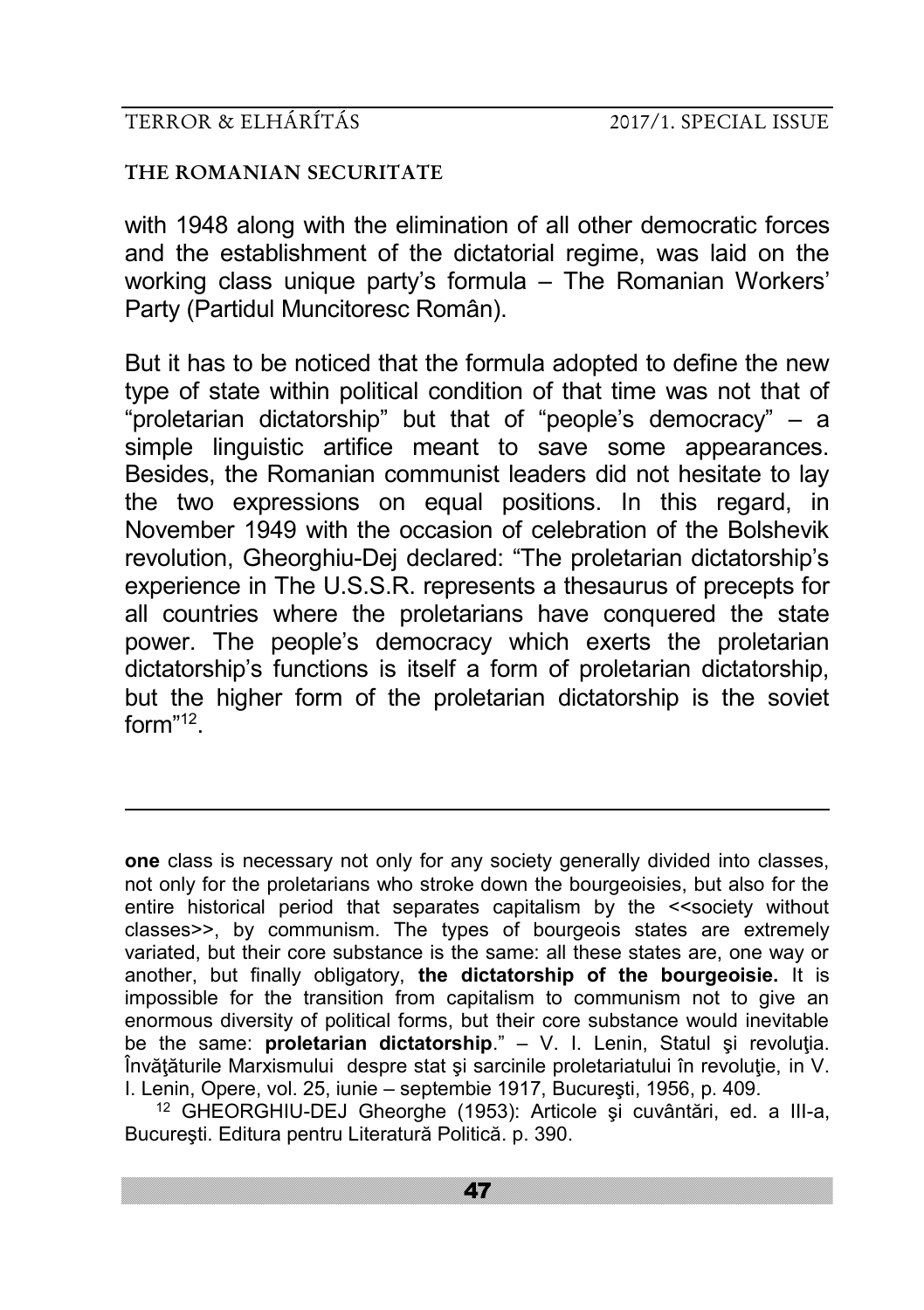#### **THE ROMANIAN SECURITATE**

Assuming the soviet pattern to himself Dej then explained how Romanian communists had to understand the core substance of the proletarian dictatorship state:

"The soviet order is the largest democracy for working class and for all the working people. But it provides in the meantime the smashing of the exploiting class' attempts to retake the power, to reestablish the oppression and capitalist exploitation over the large masses of those who work it provides the elimination of exploiting classes. (…) This is the proletarian dictatorship.

People's democracy during the transition from capitalism to socialism has to assure the working people against any attempts to restore the capitalist exploitation in our country therefore it is a form of proletarian dictatorship.

People's democracy has the task to smash all outside and inside enemy's attempts to restore the country to the old capitalist path (our emphasis). It has also the task to guarantee transition from capitalism to socialism. Thus, it provides functions achievement which great Lenin assigned to proletarian dictatorship"<sup>13</sup>.

The identification of "People's democracy" with "the proletarian dictatorship" was unanimously shared by the R.C.P.'s leaders. Thus, Teohari Georgescu, the frightening interior minister of the regime, in the exposure of reasons to the draft of the law on people's councils, emphasized: "The regime of people's people's councils, emphasized: "The democracy is a type of proletarian dictatorship. It successfully accomplishes proletarian dictatorship's functions, i.e., the functions of eliminating economic positions of the exploiting classes, the

<u>.</u>

<sup>13</sup> Ibidem, pp. 243-245.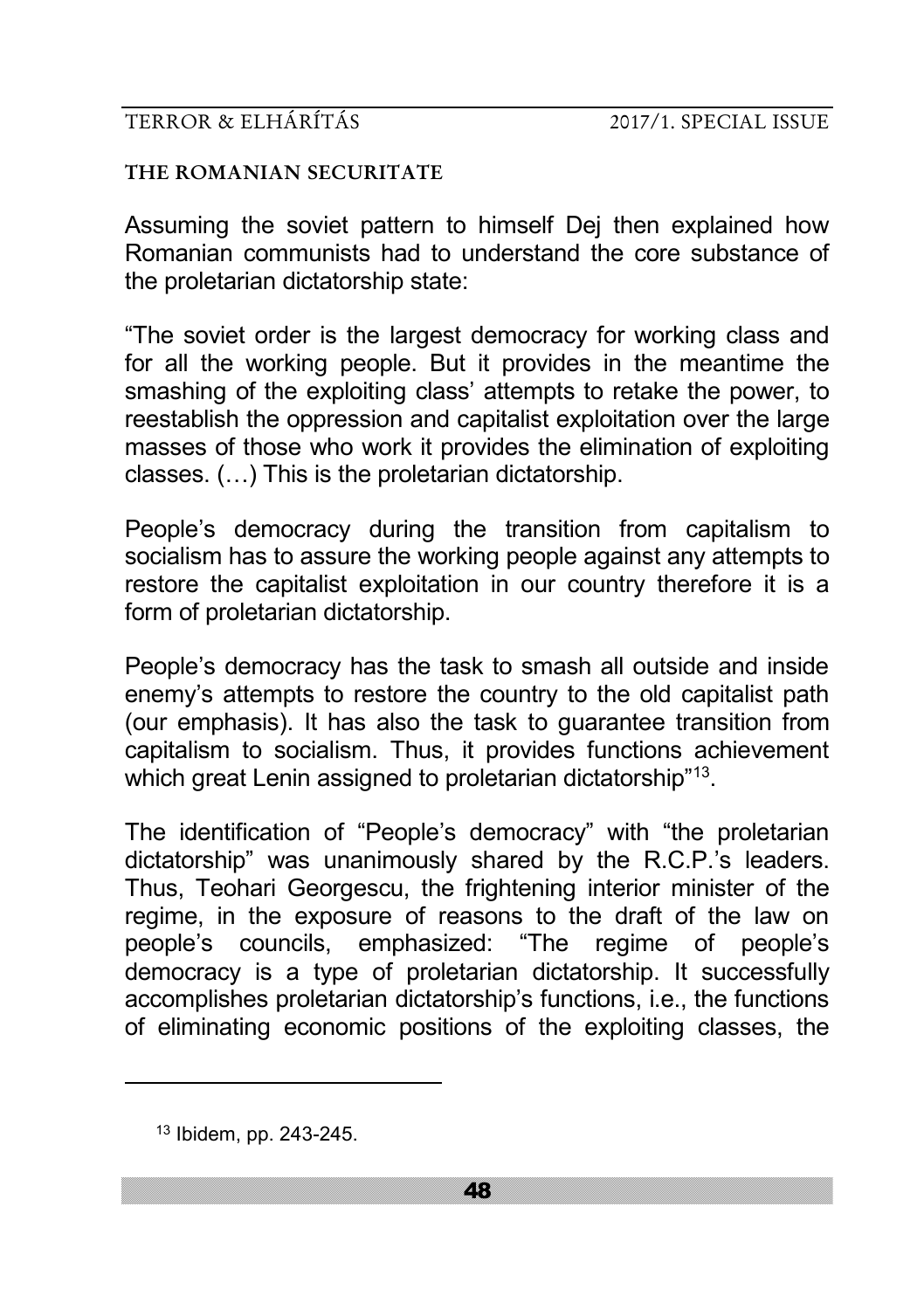#### **THE ROMANIAN SECURITATE**

functions of suppression the attempts to restore the old order, the functions of engaging masses of working people in the project the construction of socialism under proletarian leadership"<sup>14</sup> .

Therefore, the Marxist-Leninist ideology armed the new leading elite in Bucharest with a well-articulated system of theories which accounted for the harshest repression against wide social categories generically called the "exploiting classes". The institution which Romanian Communist Party entrusted with the very responsible task to "smash all the attempts of the enemy from the inside and outside" was the Securitate.

Naturally, the pattern adopted in August 1948 for the intelligence services of the regime was the soviet one. It could not be different as long as the ideological goals were similar, and the logistical support, specialized counseling, as well as reliable staff, came from the Soviet Union. Besides, the activity of the similar institutions from East had demonstrated to be a successful providing the triumph of the Bolshevik Party in extremely difficult conditions and the maintaining in the obedience a wide population dissipated on a wide territory.

Furthermore, the intelligence penetration in the West during and immediately after the World War Two was a major one. It was obvious that Romanians novices had a lot to learn from the soviet masters!

As truly as that is the fact that the Soviet Union, untrusting the loyalty and ability of the leaders in Bucharest, pursued to assure the control over the intelligence system by appointing in main

<u>.</u>

<sup>14</sup> "România liberă", 13 ianuarie 1949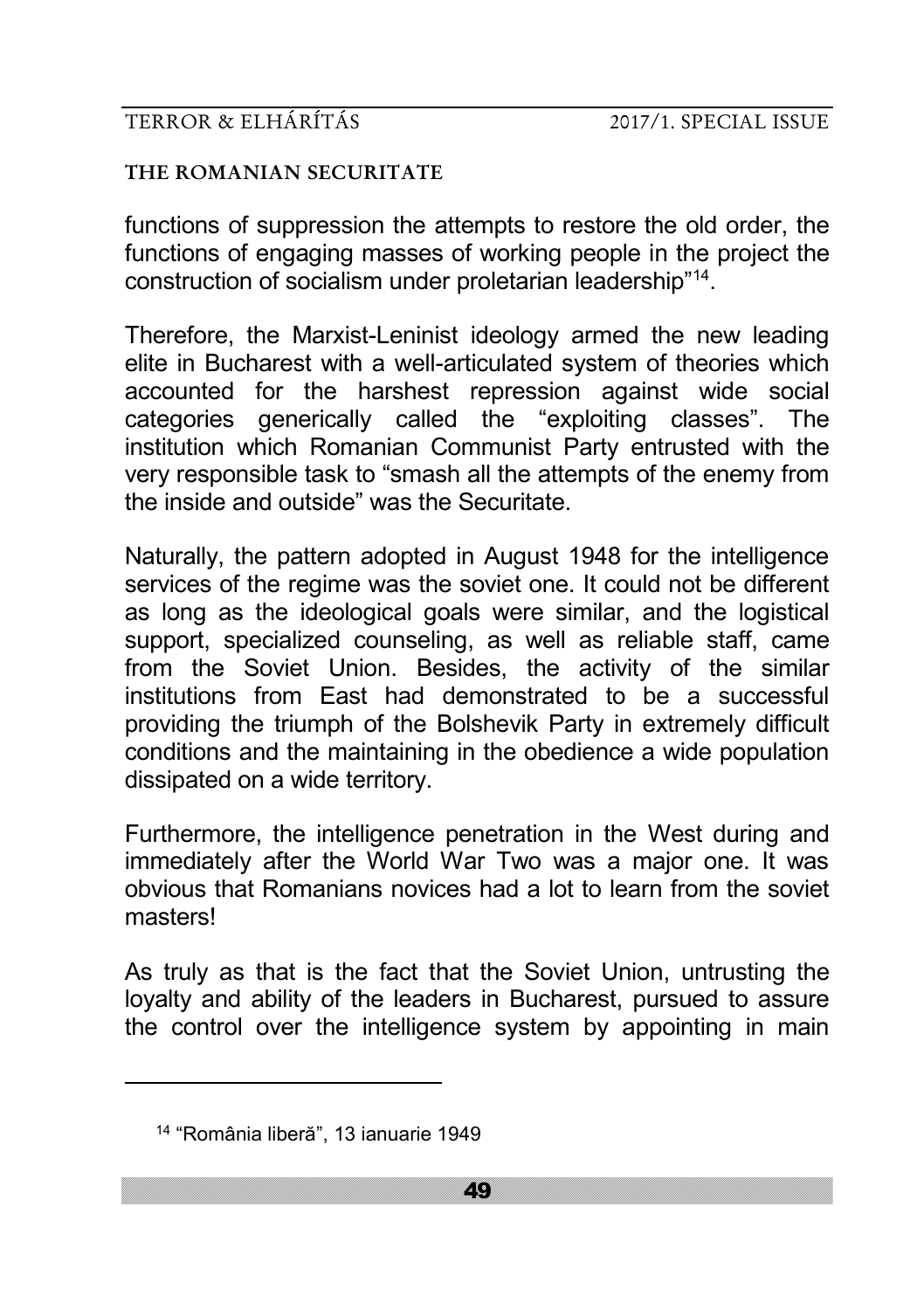**THE ROMANIAN SECURITATE**

positions some persons who had been suspected of affiliation to the Soviet Secret Services and also by founding its own agency by the counselors delegated to support the first stages of the Romanian Securitate.

Therefore, from uniforms and weapons to the interception systems of the conversations and professional brochures, everything related to the Securitate's activity during its first decay of existence, was marked by the Soviet stamp. However, it has to be noted that Lenin's desideratum that proletarians, after taking over the political power, "completely destroy the old state machinery, replacing it with a new one that consisted of armed workers' organization". was amended to some extent.

Apart from maintaining the inherited intelligence-repressive structures by the new political leadership, between 1945 and 1948 the continuity element had been represented, first of all, by those common characteristics of the political police from everywhere and anytime: the obedience to the ruling political force, the contempt towards the law and the violation of human fundamental rights and liberties. In this equation it should not be overlooked the use of some techniques established by the field data collection, the interrogation techniques or methods to put on operative games.

The big difference between the old structures and the newly established Securitate consisted of abandonment of any legal limitations and providing, at least in the first decade of activity, quasi-total impunities of the Securitate's cadres for abuses committed against "people's enemies".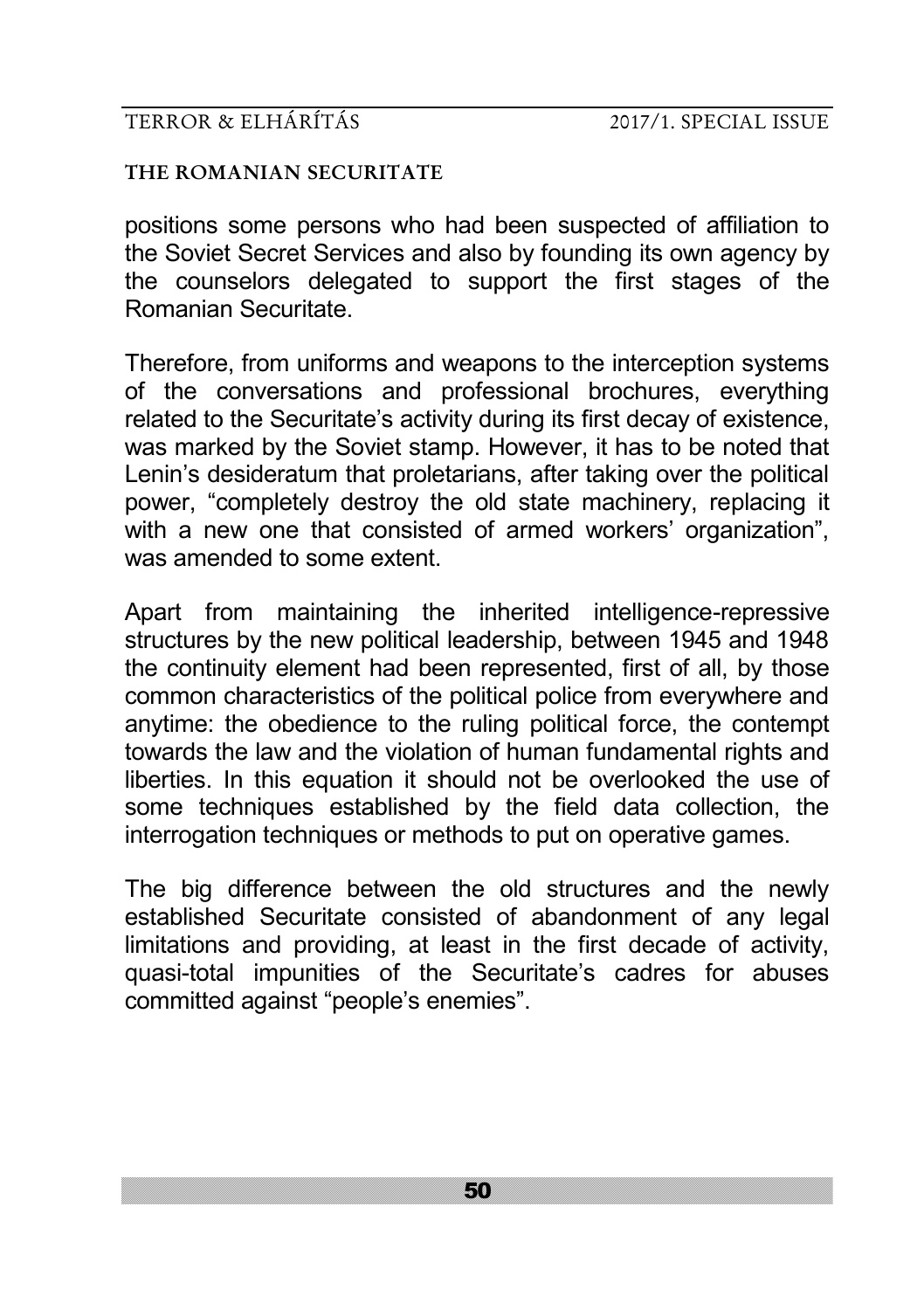-

#### **THE ROMANIAN SECURITATE**

### **How to define the Securitate?**

In this context the problem of definition the character of this institution is an imperative. Was it a political police<sup>15</sup>, a secret service<sup>16</sup>, a national security police, an intelligence service or a little bit of all these?

The question may seem useless, but all these denominations may be founded in the problem's historiography. In order to get a pertinent answer, it should be discerned the elements of novelty by

 $16$  We use the term "secret service" with the meaning of an entirely hidden structure, unknown for the public and whose existence has been constantly denied by the state authorities. In this regard, an example may be the National Bureau for Aerial Reconnaissance – Biroul Naţional pentru Recunoaştere Aeriană (N.R.O.), - founded by the president Eisenhower on august 25, 1960. According to Cristopher Andrew, a famous British specialist in the history of the secret services, "throughout a generation, N.R.O. had been considered the most secret spy agency in America. Mass media hadn't known about its existence until 1973 and its activity hadn't been officially acknowledged until September 1992" - Cristopher Andrew, CIA și Casa Albă. Serviciui secret și Președinția americană de ia George Washington la George Bush, Translation from English by Daniela Mişcov, Bucureşti, Editura Bic AII, 1998, p. 227. Another example is that of Israeli secret service "Lakam", an acronym for Lisbka le-Kishrei Mada – The Bureau of Scientific Affairs Connections, whose existence "hadn't been revealed for more than three decades" - Dan Raviv, Yossi Melman, Spioni împotriva Armaghedonului. Războaiele secrete ale Israelului, translation from English by Mihai- Dan Pavelescu, Bucureşti, Meteor Publishing, 2013, p. 50.

<sup>&</sup>lt;sup>15</sup> Although in the historiography a consensus regarding the defining features of the political police has not been reached yet (see Alain Dwerpe's considerations on secret services institutionalization in Alain Dwerpe, Spionul. Antropologia secretului de stat contemporan, translation from French by Dan C. Mihăilescu, Bucureşti, Editura Nemira, 1998, p. 125-160), from our point of view, political police mean any structure organized by the state power, capable to obtain, analyze and synthesize political and personal information about political opponents of the ruling party / parties or of the sate leader in order to take countermeasures.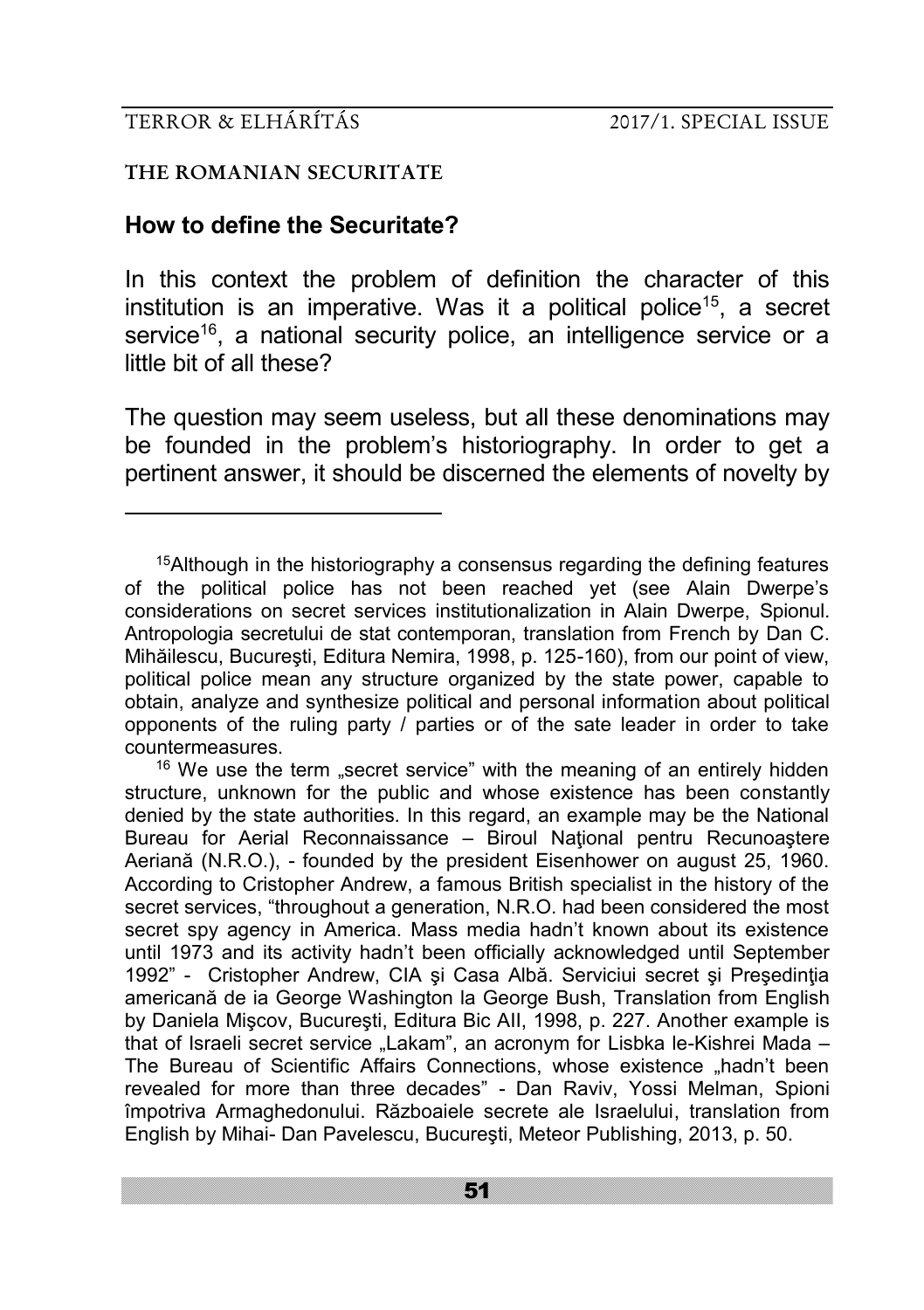-

#### **THE ROMANIAN SECURITATE**

those of continuity between the Securitate's activities and those of the structures that had preceded it, not only in the sphere of methods and means used, but especially in the sphere of pursued goals.

As we have already revealed, the Securitate's means and methods of action, objectively analyzed, even if they were reprovable in most of the cases, did not fundamentally differ by those used by the similar services from other countries. Thus, without speaking of the *censorship of correspondence, stakeout, wiretapping* or *the use of the informers,* practices that had already been used for a long time by the Romanian or other specialized services, not even the most terrible methods and actions of the Securitate were not without a counterpart in other contemporary institutions' practices, which do not even have the excuse to have been functioning in a totalitarian state.

Beyond any institutional transformations it still remains the fact that any institution, as a last resort, consists of people. The forms of institutional aggregation, the methods and means used in activity are all moving to a second plan, people having the main role in activity.<sup>17</sup>

Or, from our point of view, the main deficiency of the Securitate was the quality of people that it used. Even in the service of the

<sup>&</sup>lt;sup>17</sup> Referring to the imprisonment harshness in different prisons, a former political prisoner told in 1965:" the terror regime was not the same in all prisons, they moved us in many prisons. The [official] regime was the same, but was not applied with the same brutality, it depended on the camp leadership, if the staff, and especially the headmaster was humane, the sense of humanity was not entirely faded in him, you could feel a sort of relief." – A.C.N.S.A.S., fond Informativ, dosar nr. 3.560, vol. 2, f. 124.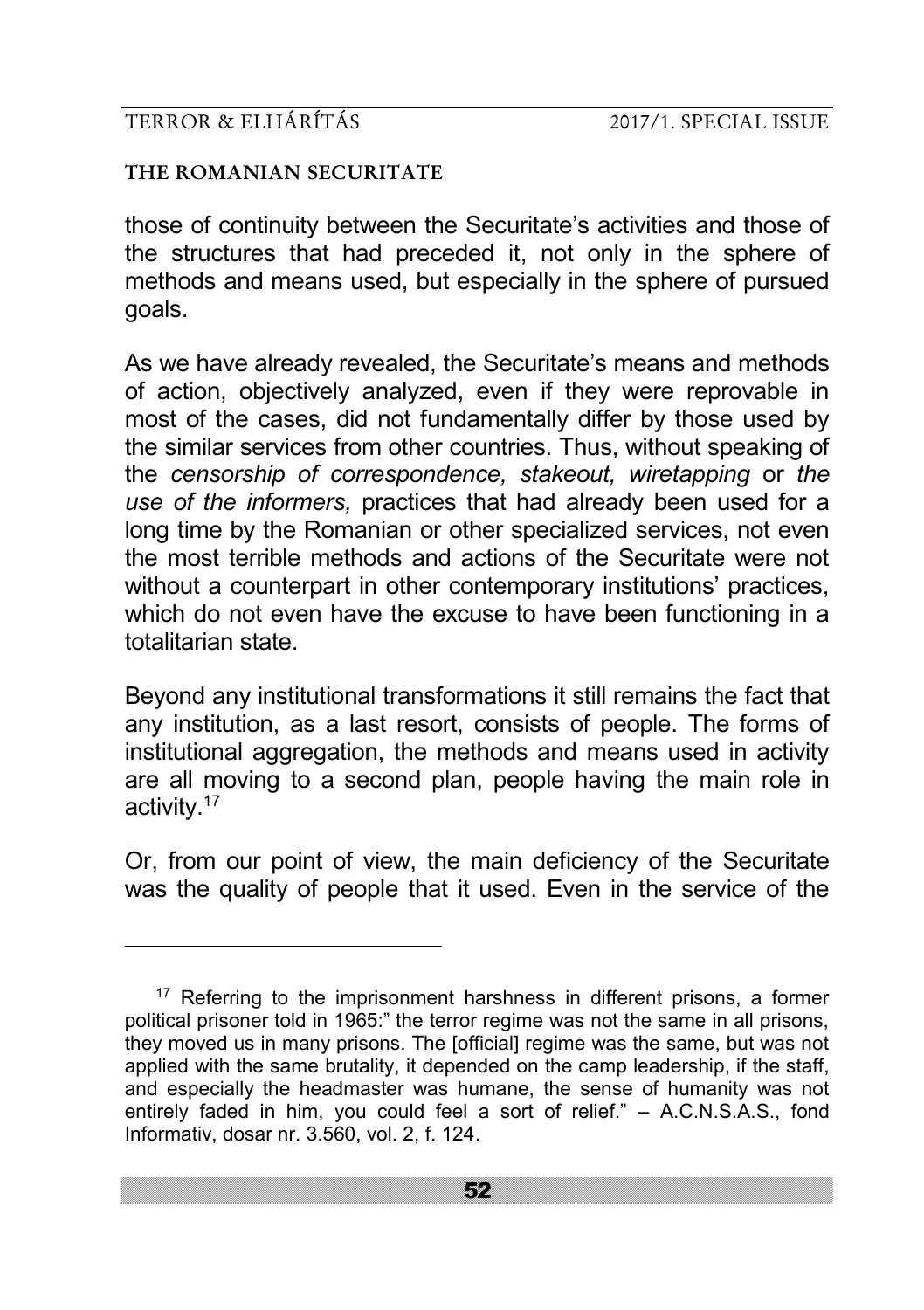#### **THE ROMANIAN SECURITATE**

communist party and respecting the repressive legislation drafted by this, the Securitate would have caused much less harm, much less victims, if it had hired other people.

The criteria imposed by the ideology in the process of selection and formation of the cadres reflected themselves in a negative way in the institution's activity during its functioning. The precarious general knowledge, the lack of specialized knowledge and a minimum of notions of law, all combined with the organic hate nurtured by many of the employees toward those generally assigned "people's enemies", led to the perpetration of some horrible abuses such as crimes, tortures, ruination of some destinies, and to lamentable professional failures in the sphere of gathering information.

# **New winds brought some changes**

The institution underwent transformations, especially after 1967; even if they led to an increase in the general knowledge level and professional skills, did not succeed to eliminate initial deficiencies that had been affecting the Securitate's officers. Despite of recruiting some officers from university graduates, raising the standard for admission to the officer's school and for elimination from the institution of too compromised officers on account of abuses committed, the flaws that came out in the first decade of activity could not be eliminated, many of the distinguished officers in the "obsessively decade", when they were at their early career, advanced in time in higher positions and had been maintained there until '80. Therefore, the old flaws were subtly "transferred" to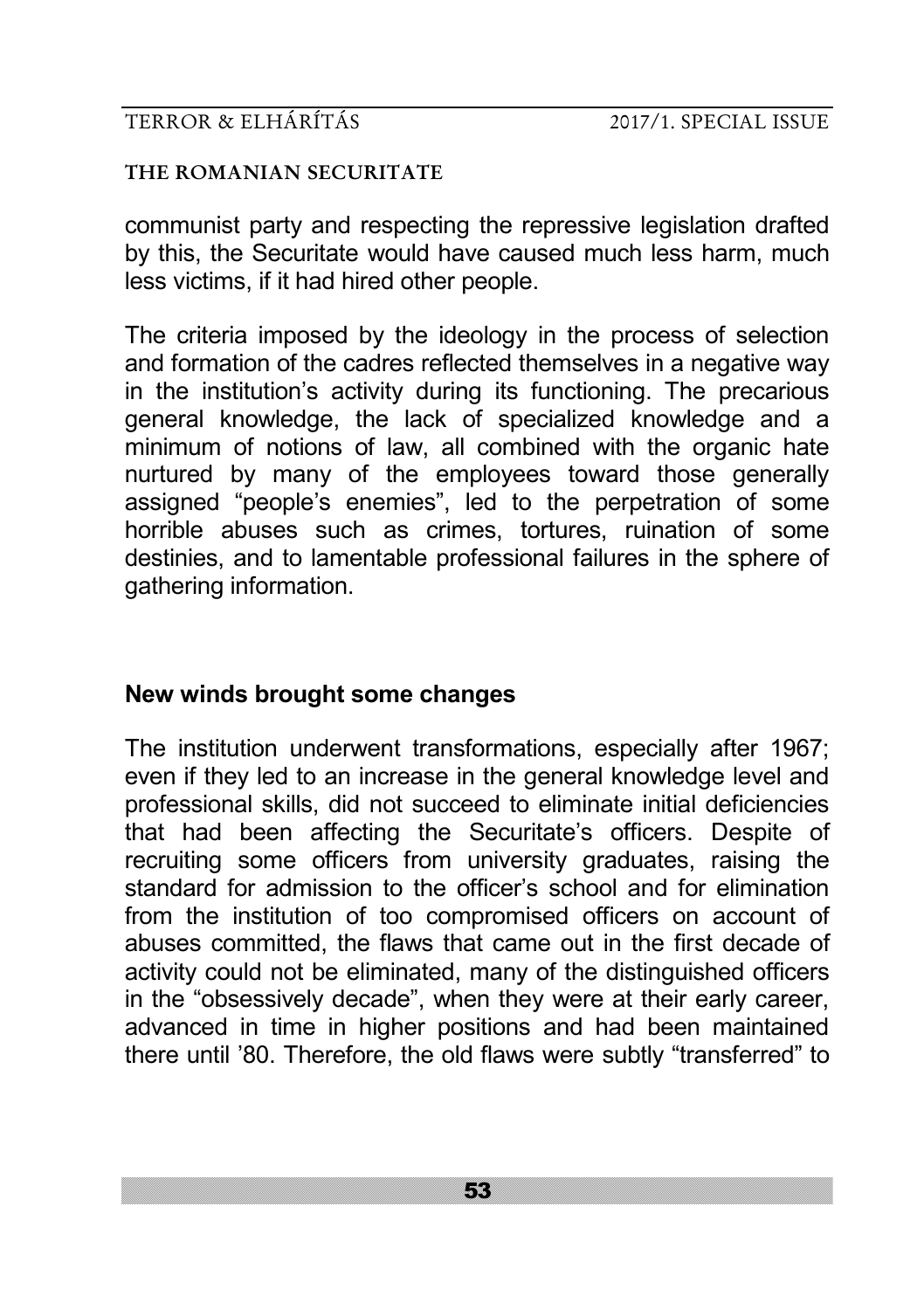<u>.</u>

#### **THE ROMANIAN SECURITATE**

the young people who had recently joined the system, not to mention that the "veterans" occasionally felt the need to remember their "chekist" youth<sup>18</sup>.

The outcome was the preservation of a quite low level of professionalism, mainly in internal activities, the adjustment to the so-called "socialist legality" (and this led to a substantial decrease of abuses!) and the simulation of commitment and dedication to the system and its representatives. The advancement of some party activists to the command functions, especially after the desertion of General OP. CIT. Pacepa, did nothing but strengthen even more the security structures and rapidly led to the abandonment of the modernization attempt recorded between 1967 and 1973.

On the other hand, it had to be noticed that during the '70s-'80s, when the regime was strengthened and accepted, more or less consented by most of the people, the challenges that the security apparatus had to cope with were different to a great extend if compared to those from the first period of the regime.

The capture of the paratroopers sent across the "Iron Curtain" and the bloody elimination of the anticommunist resistance's armed groups were replaced by the ideological subversion, with its entire arsenal, which was peaceful but equally deadly for the communist

<sup>&</sup>lt;sup>18</sup> An eloquent example was proudly evoked by General Nicolae Plesită in 2000s, the Paul Goma mistreatement in March 1977, during the detention to the Securitate: I caught him at the criminal investigations. I grabbed his beard and I punched him in the jaw that he remained neck twisted. <<Your mother's God, asshole, you are concerning about Havel while your country is dying by Tartars?!>>" – Ochii si urechile poporului. Convorbiri cu generalul Nicolae Pleşită. Dialoguri consemnate de Viorel Patrichi in perioada aprilie 1999 - ianuarie 2001. Bucureşti. Editura Lumea. 2001. p. 145.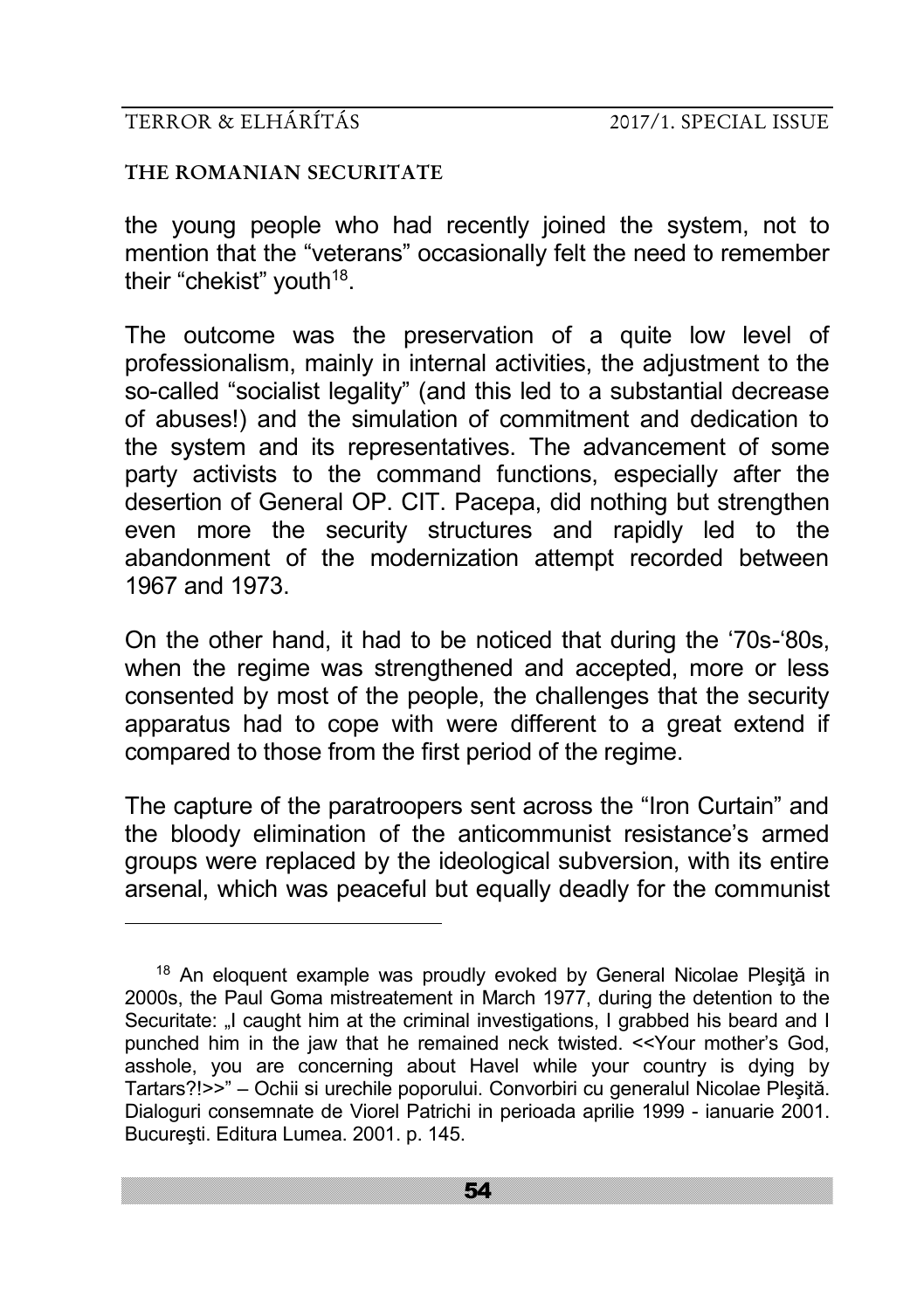### **THE ROMANIAN SECURITATE**

regime. The attacks were no more carried out with grenades and semiautomatic guns, but with books, music and films. The wall of ideological censorship was falling dawn in front of ideological censorship was falling dawn in front of telecommunications satellites, video tape and personal computers! The primitive sabotage, such as setting on fire the threshing areas or damaging the threshers, had already been replaced by the technical and economic spying, shell companies, onerous contracts, rigged auctions, fictitious invoices! The terrorists did not ignite the Bickford fuses any more, but pressed the button of a remote control panel or sent explosive envelopes by mail!

All of these claimed a radical change of the security paradigm of the regime and assumed a wide effort of re-conceptualization the position and role of the Securitate within the state edifice. Or, exactly this effort proved that the new requirements were much higher thanthe intellectual capabilities and political influence of personages called to lead this institution in its final period.

# **In the captivity of obedience**

<u>.</u>

Harshly maintained in a state of total obedience toward political factor, the Securitate apparatus was led to organic inability to evolve towards professionalization and transformation into a genuine intelligence service<sup>19</sup>. Being designed as the party's

 $19$  The most eloquent example in this case is the indignant rejection by Party leadership of the iterative requests coming from the Securitate regarding the preservation of theinformative human sources' conspiracy, an elementary rule for any intelligence service of anytime and anywhere! The intervention of Gh. Gheorgiu-Dej during the meeting of the Political bureau on June  $1<sup>st</sup>$  1954 is also eloquent: "I would propose to be provided a point in this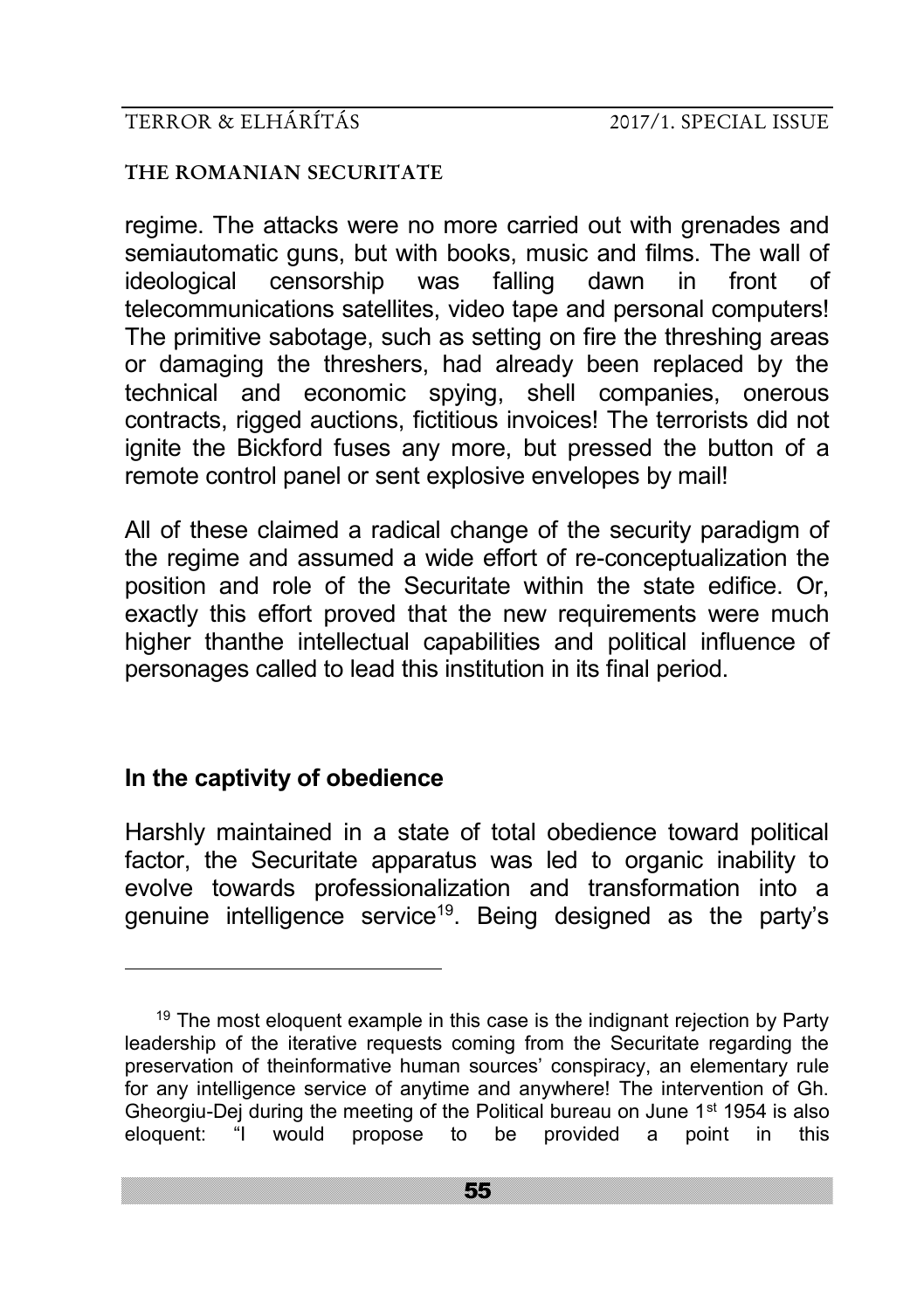-

#### **THE ROMANIAN SECURITATE**

"sword and shield" by the regime's leaders, the Securitate had to align its activity to certain recognizable tendencies during its entire existence. Thus, the great "problem-cases" from the political police specific section remained the same for four decades: "The former bourgeois political parties" ("Fostele partide politice burgheze"), "The Legionary Movement" ("Mișcarea Legionară"), "Cults-Sects" ("Culte — Secte"), "Studious Youth" ("Tineret studios"), "Justice" ("Justiția"), "Military Counterintelligence" ("Contrainformații militare"), "Press-Printings" ("Presă - Tipărituri"), "Nationalism-Irredentism" ("Naționalism - iredentism"), "Hostile Emigration" ("Emigratie dusmănoasă").

From this point it became clear at a great extent, the impossibility of the Securitate to fulfill the tasks assigned by the party. The ambition "to know everything", to not let "uncovered" any section of social life, i.e. the ambition specific to any totalitarian regime, led to the dispersal of forces and blur of the real threats, lost among anodyne facts, deprived of any political meaning. Besides, the documents from the '80s denote with no doubt the fact that the Securitate officers were entirely overwhelmed: the number of

decision/resolution/decree where it is mandatory/obligatory for the leaders of the regional offices/directions/departments of the ministry also to report on the professional issues to the prime/first secretaries of party regional committees, but not on the competent ones, also to know the agency, its activity, there must be no secret for the prime secretaries of the party regional committees. (…) He has the right to/is entitled to know in a decoded way the agency in order to know the source of information and to be completely informed of the activities of M.A.I. organs. (...)" On the same occasion, Dumitru Coliu synthesized the activists' perspective in the following words: "The party municipal/town secretaries are ten times more superior (sic!) compared to the respective M.A.I. organs." - apud Consiliul National pentru Studierea Arhivelor Securității, Partidul si Securitatea. Istoria unei idile eşuate (1948-1989), editori: Flonan Banu, Luminiţa Banu, Iaşi, Casa Editorială "Demiurg", 2013, p. 242.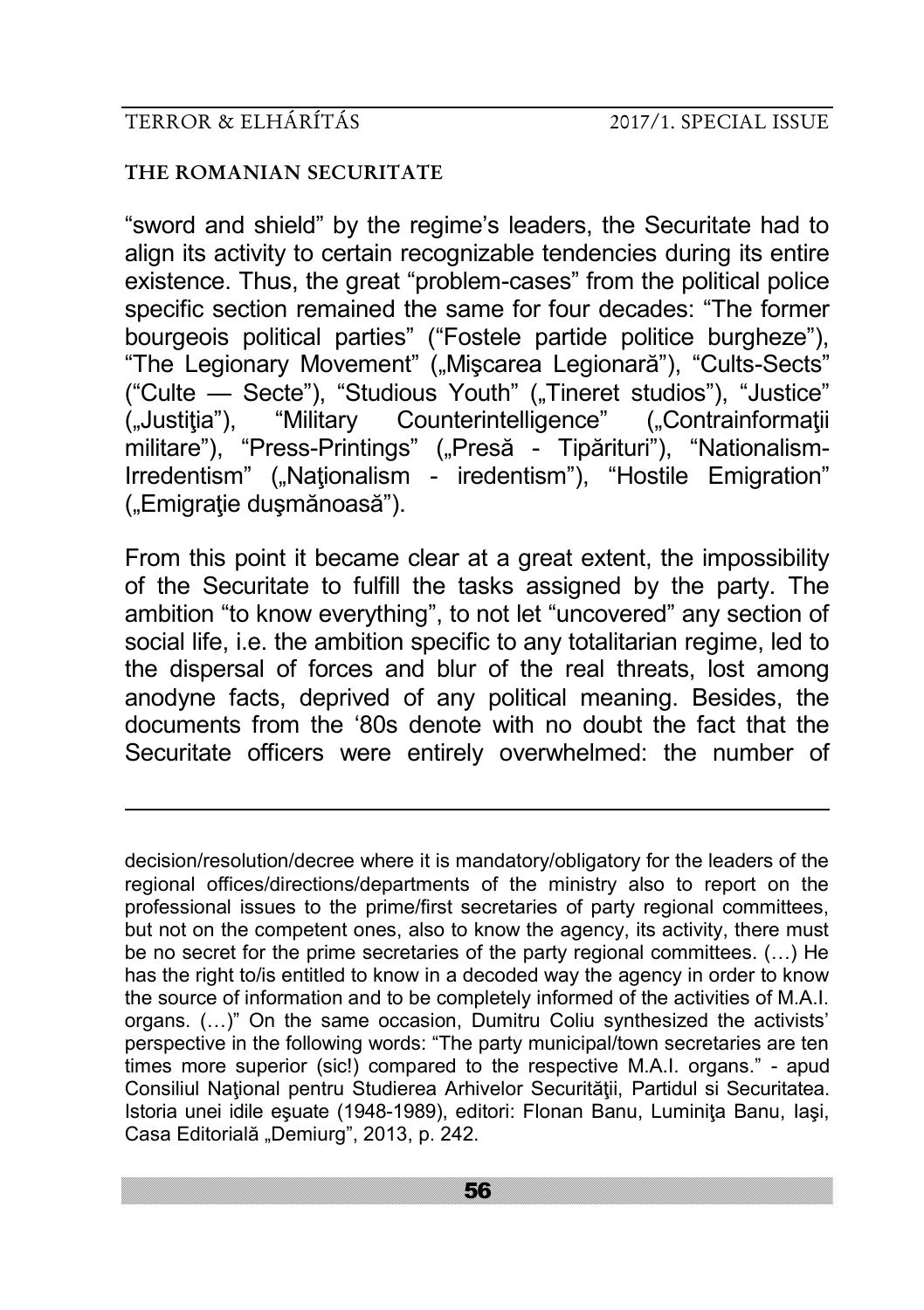#### **THE ROMANIAN SECURITATE**

foreign citizens who were coming to Romania (as tourists, with business purposes ot just to visit their relatives) was increasing year by year, the amount of internal and external correspondence blew up, the number of Romanians who were leaving abroad (for work, to visit relatives, to study or as tourists) was increasing!

Furthermore, specific domains were proved to be simply incomprehensible. For example, the Securitate ambition to dispose of a quality intelligence network in each education unit (from kindergarten to university) proved to be downright chimeric, considering that the educational system was including no less than 5.592.344 young people in 1989, representing 24,6% of the population of the country. Their number was completed by the number of the masters, teachers, pedagogues, who had also to be supervised.

The expansion up to absurdity of the Securitate operative base could only lead to a general antipathy from the population, which felt itself increasingly supervised, combined with an informational collapse of the institution, unable to manage the multitude of the "security risks" anymore, as the more numerous information sent to specialized organs had no practical consequence.

Besides, during the last years of the regime, it has to be noticed an increasingly obvious commitment of the Securitate to the line of socalled "hostile comments", inscriptions and letters with a "hostile content". This realm of activity of the Securitate illustrated, perhaps in the best way possible, the pattern of historical evolution revealed by Giambatistta Vico through the formula *corsi e ricorsi,* and also the organic inability of the communist regime to get rid of its native sin.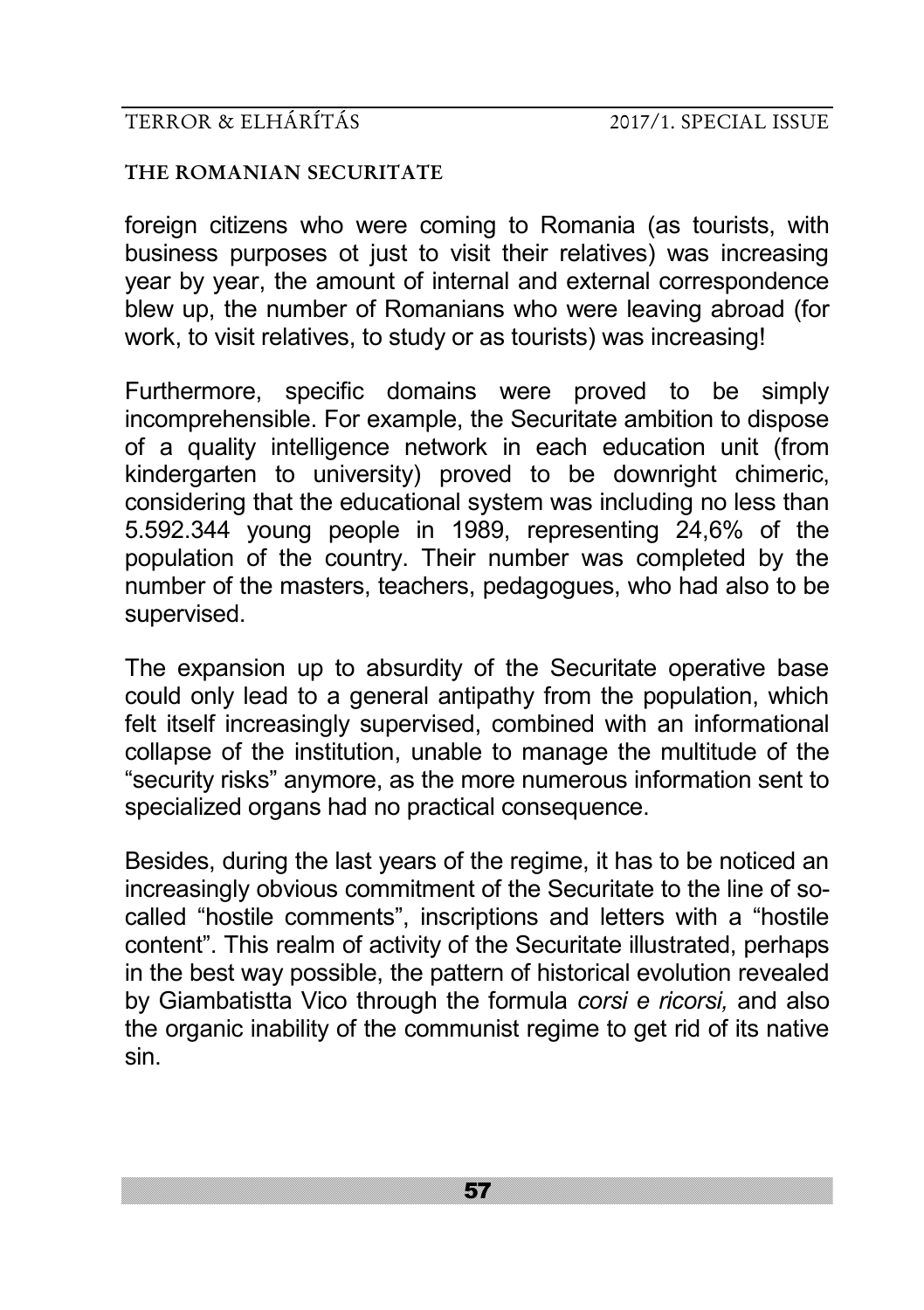#### **THE ROMANIAN SECURITATE**

# **Ceausescu's role**

<u>.</u>

Therefore, during the C.C. plenary session of the R.C.P. from June 26-27, 1967, having the desire to subordinate the Securitate to himself and to eliminate his rival, Alexandru Drăghici, Nicolae Ceausescu did not hesitate to declare: "Every minute you surely find one who says that cheese is not good, others say they are not satisfied with Mizil or Ceauşescu said, but this is not hostile activity that has to be debated and make us to take actions against people. (…) Some criticize us. Of course they criticize us, comrades! But in the end, is it wrong that they criticize that we take a wrong action in one or another field of activity? From this point on, can we really draw new conclusions regarding that among intellectuals there might be found people who support the reaction? But what do these critiques mean? They refer to some deficiencies that we criticize even more than they do, because we got more possibilities, we are more prepared to handle elements and because we desire to make things right. I consider that this way to think about problems, that any critique of any action, any manifestation that the cheese is not enough for him, the wage is not enough for him, we immediately consider a hostile action. I have considered, comrades, that we exceeded this stage long time ago! If we continue to deal with gathering any minor trifle, that one said he found no onions at the market, and instead of criticize Banc<sup>20</sup> and Giosan<sup>21</sup> because they didn't manage to produce

<sup>20</sup> **Banc Iosif,** n. 3 mart. 1921, com. Aluniş, jud. Mureş, membru supleant al C.C. al P.M.R. (28 dec. 1955-25 iun. 1960); membru al C.C. al P.M.R./P.C.R. (25 iun. 1960-24 nov. 1989); at that date he was the **vicepresident of the Council of Ministers (21 aug. 1965-24 apr. 1972);** - C.N.S.A.S., Membrii C.C. al P.C.R. 1945-1989. Dictionar, Florica Dobre (coord.), Liviu Marius Bejenaru, Clara Cosmineanu-Mareş, Monica Grigore, Alina Ilinca, Oana Ionel, Nicoleta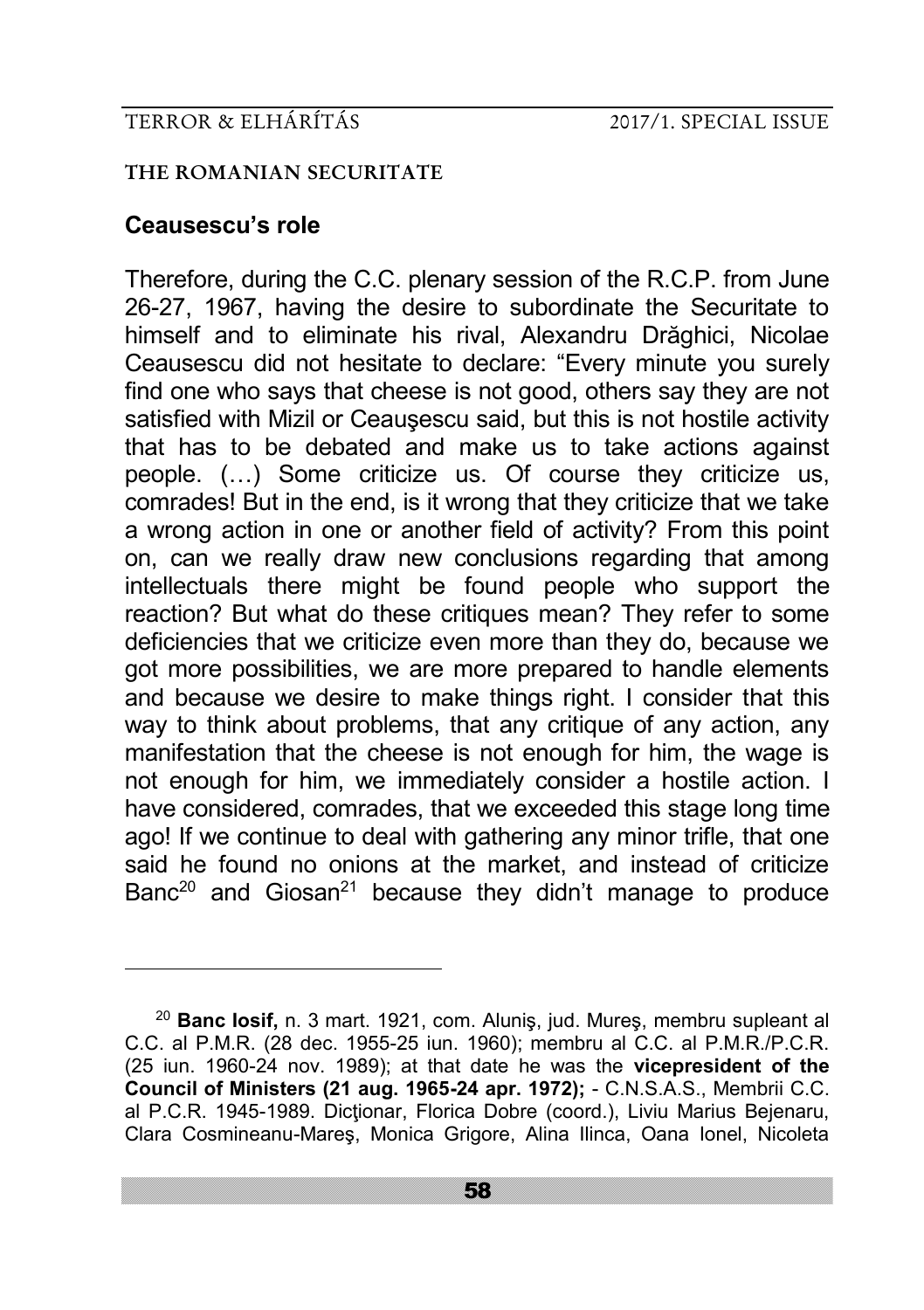-

#### **THE ROMANIAN SECURITATE**

onion, we criticize that one because he dared to complain that there is no onion or tomatoes, shoes or good socks, and so on, we do not act properly. I criticized too the comrades from the consumer industry and trade that one cannot find any good socks in Romania"<sup>22</sup> .

After only ten years, the discussions of the population were carefully observed again and the expression of complaints regarding food shortages, the lack of fuels, electricity and heat or any other deficiencies or aberrant political actions, especially if they reached the international media, turned the ordinary citizen, exasperated by the endless sacrifices he was required, into a "subject" for the Securitate, with his whole batch of discontents. Equally significant is the reinsertion on the agenda of the Securitate of some "sins" attributed to the '50s, such as the attendance of the foreign libraries in Bucharest<sup>23</sup>.

This situation shows once more the truth of Nicolae Ceauşescu's words at the plenary meeting in June 1967: "It seems to me that for the entire party it has been obviously for a long time that the

 $22$  BERINDEI, Apud Mihnea – DOBRINCU, Dorin – GOSU, Armand (2012); Istoria comunismului din România. vol. II. Documente Nico!ae Ceauşescu (1965- 1971), Iaşi. Editura Polirom. p. 321 şi p. 324.

<sup>23</sup> A.C.N.S.A.S., fond Documentar, dosar nr. 8.833, vol. 12, ff. 318-320.

Ionescu-Gură, Elisabeta Neagoe-Pleşa, Liviu Pleşa, Bucureşti, Editura Enciclopedică, 2004, pp. 82-83.

<sup>21</sup> **Giosan Nicolae,** n. 30 dec. 1921, sat Drâmbar, corn. Ciugud, jud. Alba; d. 31 iul. 1990, Penitenciarul Jilava; Membru supleant al C.C. al P.M.R. (28 dec. 1955-17 iun. 1960); membru al C.C. al P.M.R./P.C.R. (17 iun. 1960-22 dec. 1989); membru supleant al Comitetului Politic Executiv al C.C. al P.C.R. (28 nov. 1974-22 dec. 1989). At that time, he was **the President (27 iul. 1965-13 nov. 1969) of the Higher Council of Agriculture (Consiliului Superior al Agriculturii)** - Membrii C.C..., pp. 298-299.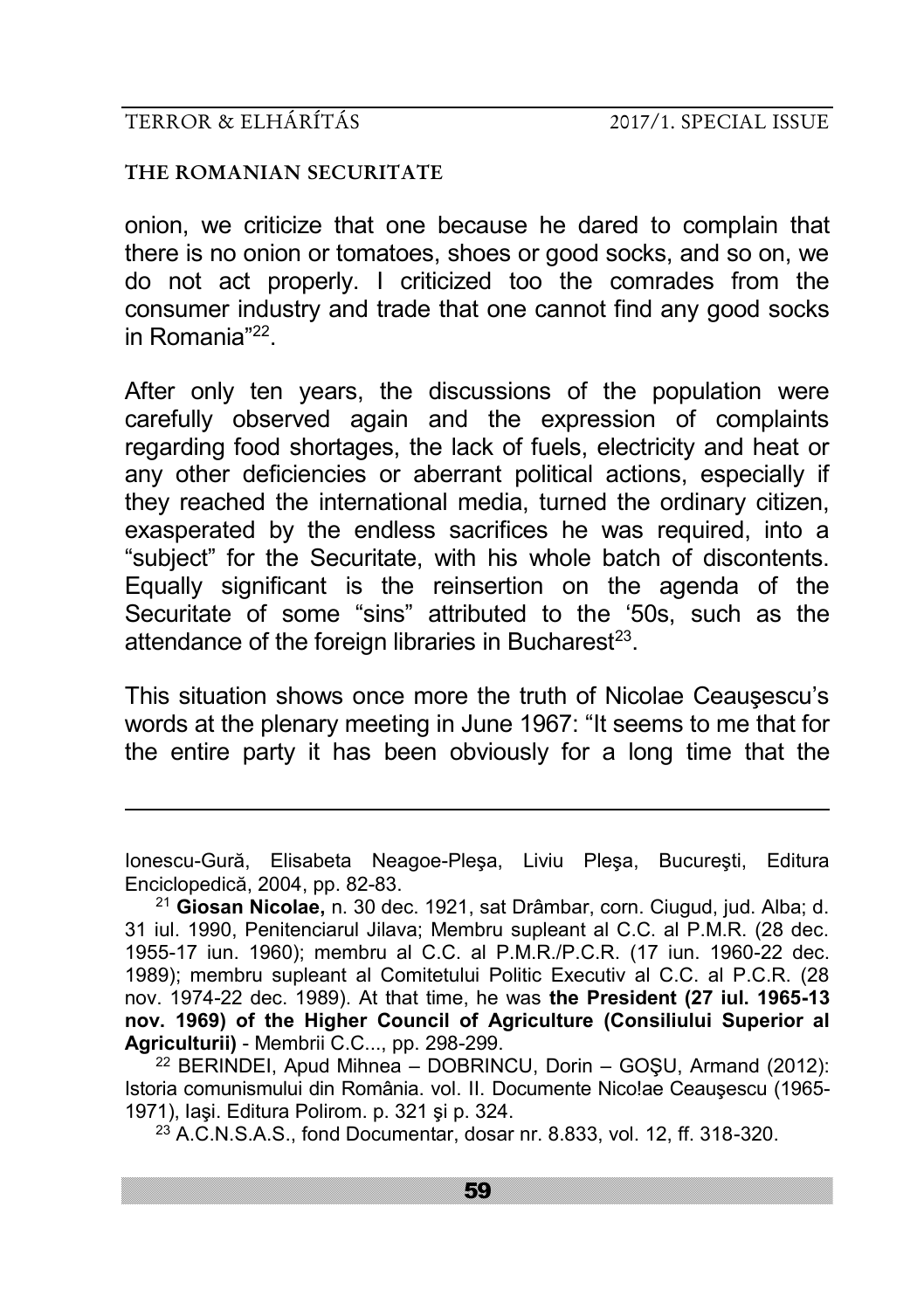-

#### **THE ROMANIAN SECURITATE**

Securitate is an instrument of the party and state, assigned to accomplish the orders of the party and government in the fight with the enemies of working people, of the constructors of socialism. This has been the role of the Securitate since its foundation, it is still and will be in the future!"<sup>24</sup>.

Exactly this perspective was fully carried into effect during the '80s when the Securitate was given missions by the Party, missions that normally would have represented at least most minor activities for a professional intelligence service serving national security.

In this regard, it could be mentioned the so-called "Operation Exchange Rate" carried out primarily through U.M. 0107 I.C.E. "Dunărea" and also through other units within C.I.E. and through units within Economic Counterintelligence Second Direction and especially by those within Counterintelligence Third Direction within D.S.S.

Representative for the role of the obedient instrument assigned to the Securitate by the Party during the mentioned period is the way in which the external actions of influence and *lobby* to promote Romania were gradually turned into actions appropriate to the cult of personality of Nicolae Ceauşescu being automatically identified with Romania<sup>25</sup>.

Paradoxically, at the same time with the transformation of the Securitate into an important lever within the mechanism of

<sup>24</sup> BERINDEI, Apud Mihnea – DOBRINCU, Dorin – GOŞU, Armand: op. cit. p. 320.

<sup>&</sup>lt;sup>25</sup> Vezi, Luminita Banu, Actiunea "Lumina" – Centrul de Informații Externe intre lobby și cultul personalității, în "Caietele C.N.S.A.S.", anul III, nr. 2 (6)/2010, pp. 131-160.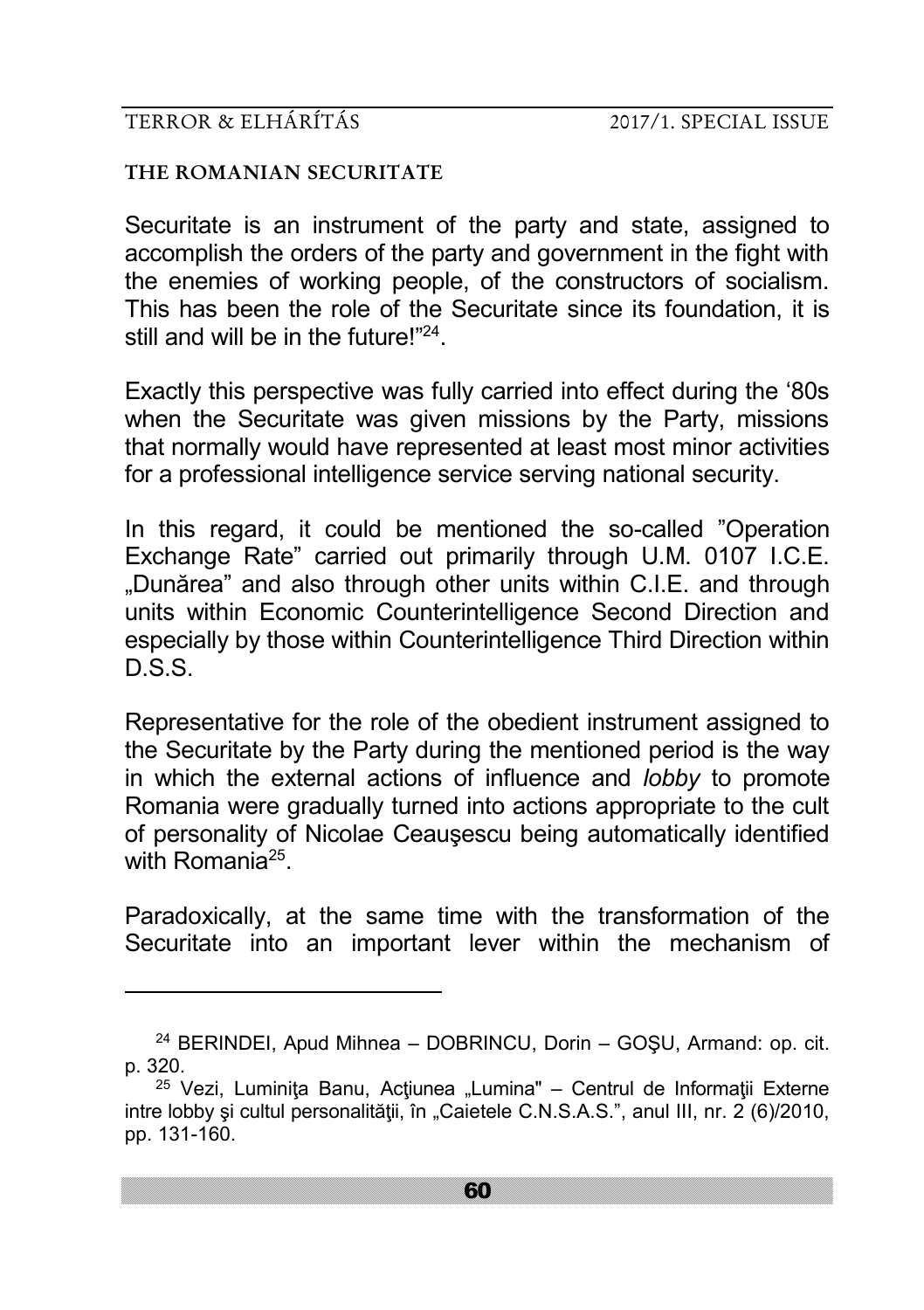#### **THE ROMANIAN SECURITATE**

edification of the cult of personality, a process, that seemed to have been premeditated, of totally alienation of this institution because of regime's ideological objectives was unfolding. "Professional revolutionaries", people having the experience of the unlawfulness and long periods in imprisonment, were retired long time ago and the new officers, those who "came at the laid table", how the 'illegalists' used to mock at them, saw their role and status in society being undermined.

People who entered the system in the '50s and '60s, did that either from an ideological conviction, proper to the youth, or being attracted by material privileges and by the position and social prestige of the Securitate officer. Officer's prestige that had been maintained since the interwar period, combined with a substantial wage as compared to many other civil professions, personal and family safety in relation to potential political repressive measures, all these provided an increased adherence to the policy promoted by the regime and a co-interest in preserving it.

### **Crack on the monolithic Securitate: the duplicity**

Or, the '80s, with all kind of material deprivations and aberrant political measures made by the leadership of the regime, irremediably cracked the ideological convictions and seriously altered the Securitate officers' social position, so that the devotion to the regime of a significant number of officers became more and more superficial.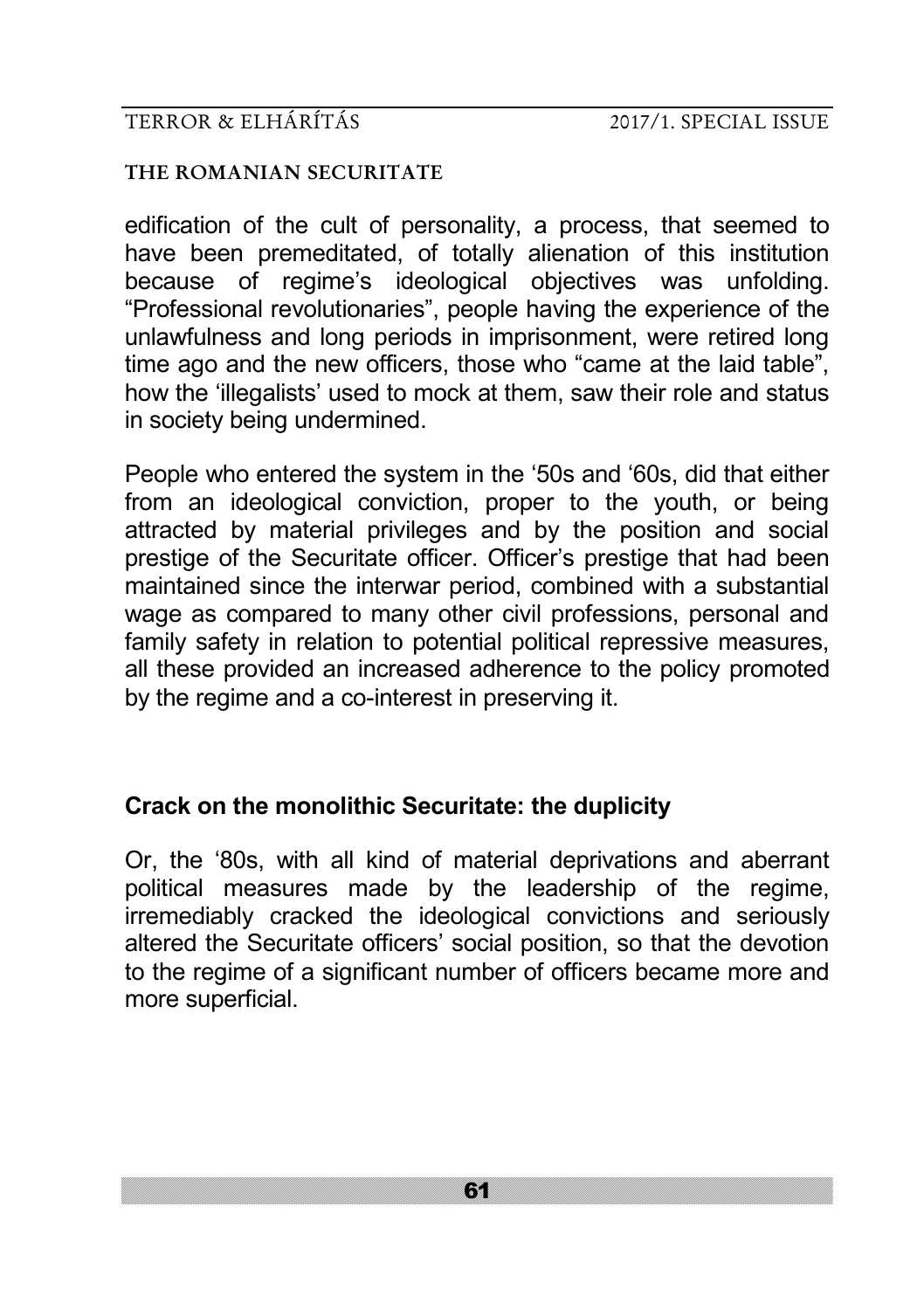-

#### **THE ROMANIAN SECURITATE**

The frustrations created by the lack of reaction of the party's structures against the numerous identified and reported problems and the impunity of party activists who were culpable of that state of affairs, had an important role in this process<sup>26</sup>. All these phenomena led the most of the Securitate officers to what the historian Cristian Troncotă defined as duplicity:

.The duplicity was the prevailing spirit within which the most of this institution's officers carried out their activities, at least in the last years of the communist regime. The duplicity could be found not only in professional activity, but in all what was thought and realized in family, in one's circle of friends, in discussions and even

<sup>&</sup>lt;sup>26</sup> In this regard, General Nicolae Plesită gave a testimony: "The Apparatus was indignant. I was at Sala Palatului when people of Brasov raised in 1987. Before the meeting, I met General Iulian Vlad and [Emil] Macri. Vlad was the deputy of Postelnicu. At 10 years after the events from Valea Jiului, Vlad and Macri prepared to leave to Brasov. There were complaining. << lulica, I said, the comedy from Petrosany might be repeated, man!>>. Vlad was smart but he was sulky that I was standing at Grădişte, giving them advice. <<What should I do? I suggested to give to the people what they need, to prevent people from raising against them. And do you know what I was assigned to do? After I gave him the information in which I exposed also the deficiencies of the domain of food supply, do you know what task I was given by Ceausescu? To go and help the city hall from Brasov that food, including eggs, to be correctly distributed among people! This are intelligence services created for? To distribute eggs in Brasov?>>" - Ochii si urechile poporului. Convorbiri cu generalul Nicolae Pleşiţă. Dialoguri consemnate de Viorel Patrichi in perioada aprilie **1999**-ianuarie 2001, prefață de Dan Zamfirescu, București, Editura Lumea, 2001, p. 109. Even if the dialog did not take place in these terms, the spirit of rebellion of the Securitate officers in front of insensibility and lack of reaction of political factor against the reported deficiencies, must have been very real.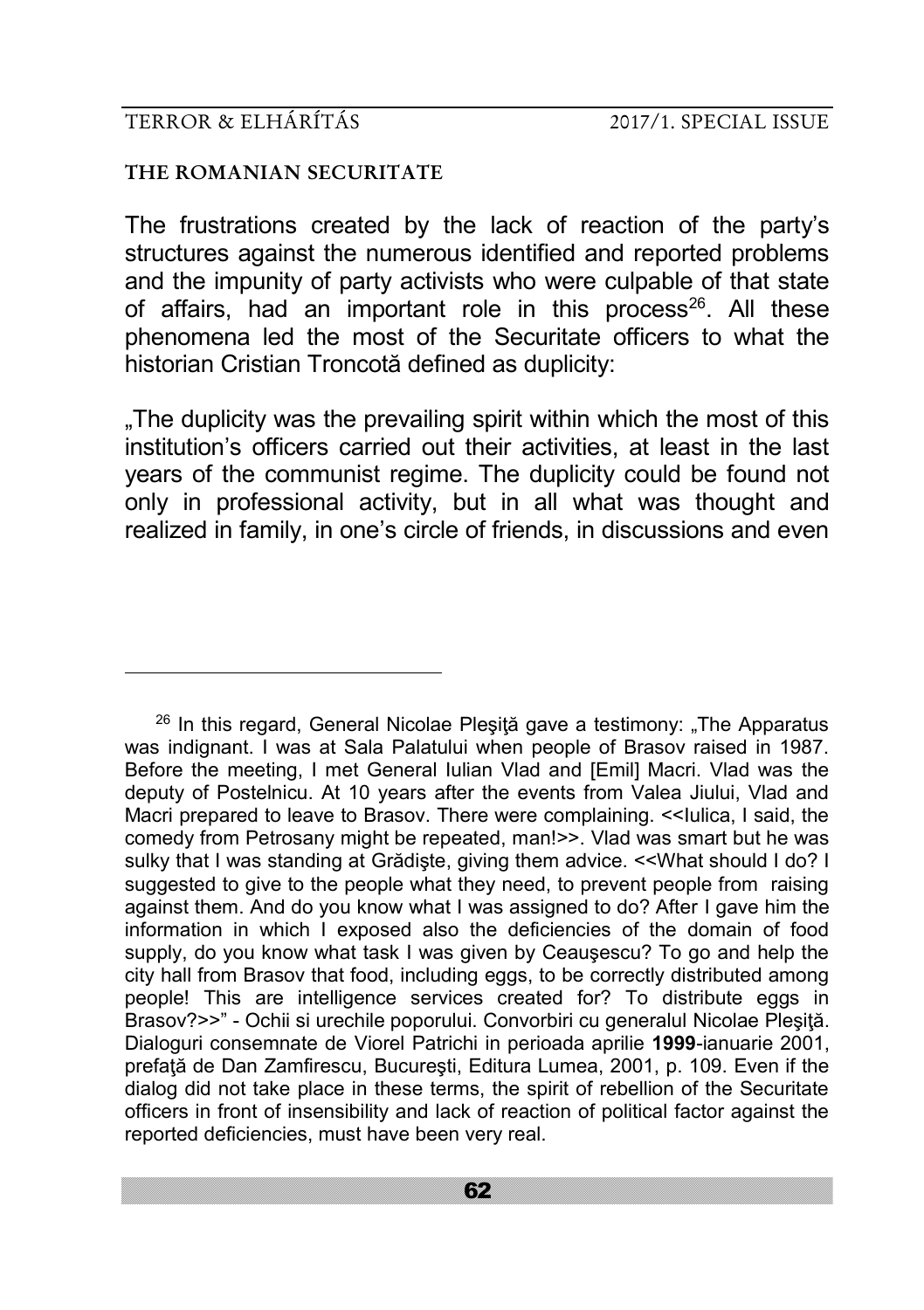-

#### **THE ROMANIAN SECURITATE**

in the gestures of the Securitate officer as an <<ordinary citizen>>"<sup>27</sup> .

Thus, it came to the situation, apparently paradoxical, in December 1989, when a powerful repressive apparatus, exercised for a long time, passively assisted to the collapse of the regime that it had been serving for four decades.<sup>28</sup> As the former officers of the Securitate admit, D.S.S. "was not surprised by what was happening in December 1989, because they had known what was to be happen. They even warned Nicolae Ceauşescu, but he did

<sup>27</sup> TRONCOTĂ Cristian (2014): Duplicitarii. Din istoria serviciilor de informaţii si securitate ale regimului comunist din România (1965-1989), editia a II-a revăzută şi adăugită. Bucureşti. Editura Elion. p. 287.

 $28$  Despite of the "duplicity" of a part of officers, it cannot be denied that the Securitate as an institution did its duty to the Party until 1989. The fact that in Romania there couldn't be organized either "free unions" alike Polish "Solidarity", or civic movement of intellectuals as is Czechoslovakia or Hungary, or a group of reformers within the Party, was a consequence of the sustained activity of the Securitate. We do not accept the deprecatory assessments regarding the Romanian people, synthesized in the insulting formula "the polenta does not explode", but we consider that professionalism used by the Securitate to action in the so-called problem of "internal information", made almost impossible any attempt to organize and few cases of open opposition remained quasi unknown for the population, in spite of radio broadcastings such as "Vocea Americii" and "Europa Libera". Even the frail gestures of dissidence made "on the last minute", such as "The letter of the six" ("Scrisoarea celor sase"), are rather subscribed, from our perspective, in the series of actions accomplished "with the police permission". Therefore, not the supposed organic inability of Romanians to oppose to an oppressive regime permitted the intact preservation of the regime until December 1989, but rather the sustained, efficient activity of the "guardian" of the regime: The Securitate. The loyalty of a significant part of the Securitate during that time is not questioned either by the occidental analysts: "at the mid '80s the only sustainers of Ceauşescu were the members of the praetorian guards of the Securitate." - R.J. Crampton, Europa Răsăriteană in secolul al XX-lea... si după, traducere de Cornelia Bucur, Bucureşti, Editura Curtea Veche, 2002, p. 422.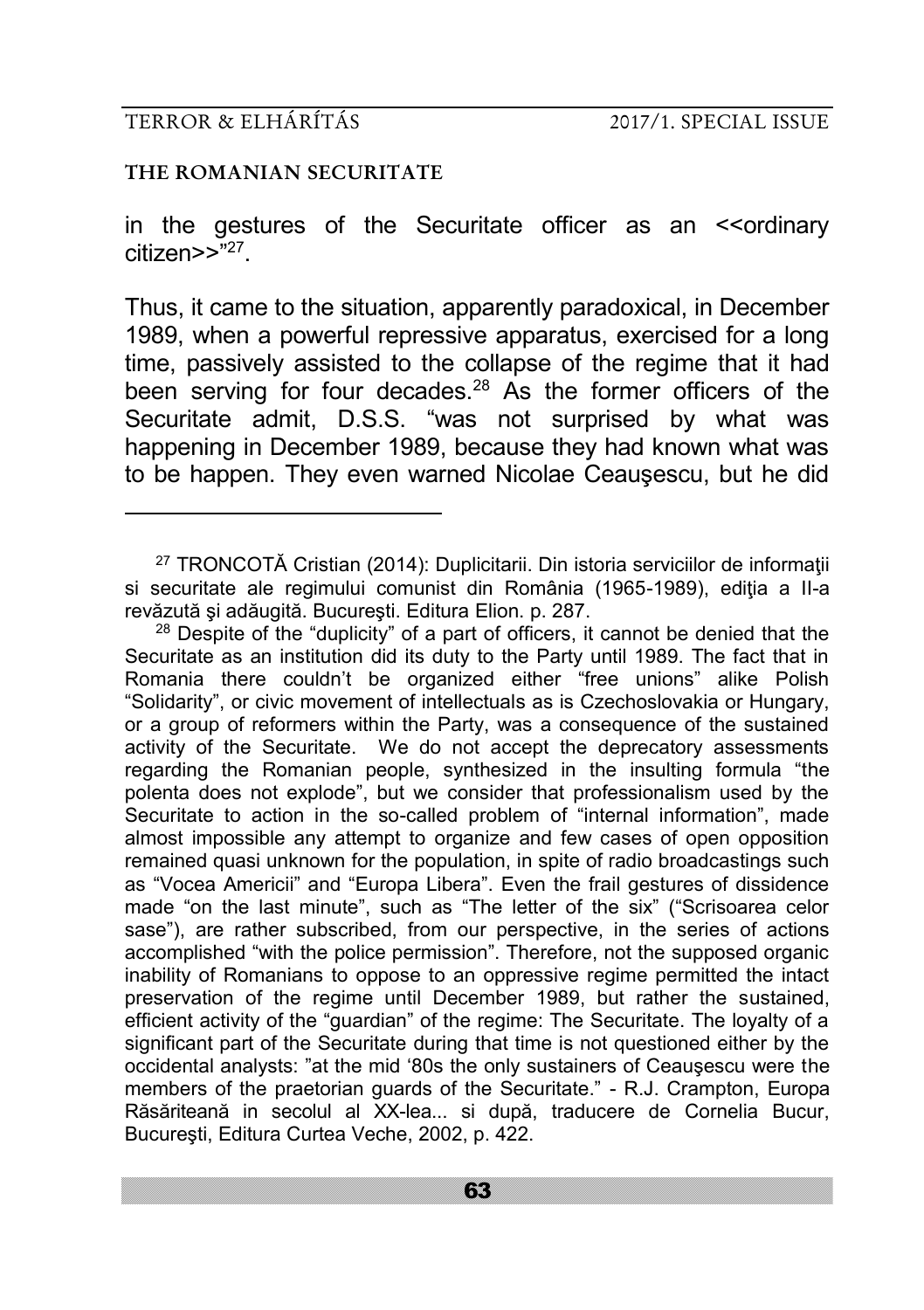<u>.</u>

#### **THE ROMANIAN SECURITATE**

not take into account the information received"<sup>29</sup>. Obviously, the attempt to throw the entire responsibility on the shoulders of the Secretary General of the party cannot cover the numerous questions about the behavior of the Securitate as an intelligencerepressive institution, before and during the days of the Romanian Revolution in December 1989.

### **Searching for permanent enemies: the conspiracies**

Last but not least, it worth to remember the role played, for four decades, by the Securitate apparatus in the instrumentalization of one of the "founding myths" of any totalitarian regime: the conspiracy myth, of the enemy who eternally lies in wait<sup>30</sup>. The conspiracy "rationalizes" all that is bad in society $31$ : poverty, misery, unemployment, work accidents, and accounts for the necessity of an instrument to supervise and protect the people (not coincidentally, the first denomination of the political police of the communist regime in Romania was The General Direction of People's Security (Direcția Generală a Securității Poporului).

But conspiracy did not have only the role to "explain" failures, difficulties, but also offered a remedy: detecting the scapegoat, "it

<sup>&</sup>lt;sup>29</sup> TEODORESCU Filip (2009): "În decembrie 1989 a fost o lovitură de stat organizată de serviciile de informații străine", în "Vitralii. Lumini și umbre revista veteranilor din Serviciile Române de Informaţii", anul I, nr. 1, decembrie 2009, p. 52.

 $30$  See for the functioning mode of this myth the reflections of GIRARDET Raoul (1997): Mituri și mitologii politice, traducere de Daniel Dimitriu; prefață de Gabriela Adameşteanu, Iaşi, Institutul European. pp. 35-42.

<sup>&</sup>lt;sup>31</sup> VOICU, George (2000): Zeii cei răi. Cultura conspirației in România postcomunistă, Iaşi, Editura Polirom. p. 15.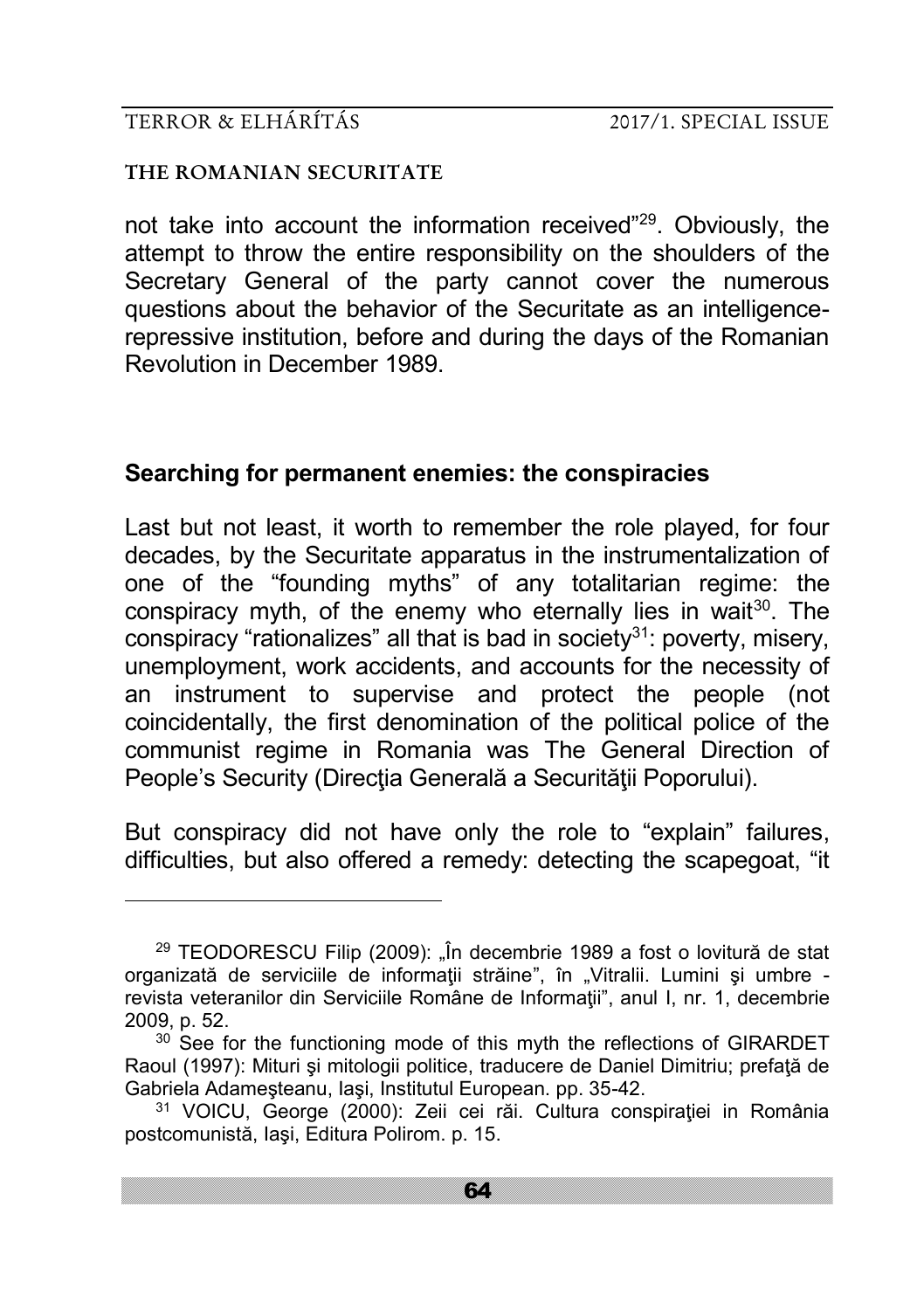#### **THE ROMANIAN SECURITATE**

makes a political diagnosis and, at the same time, recommends a political therapy"<sup>32</sup>. The therapy chosen by the communist leaders of the '50s was a radical one, bloody, proper to the totalitarian regimes. As Raoul Girardet observed, "from the Jacobin terror to the Stalinist terror, the accusation of conspiracy had never ceased to be used by power in order to get rid of suspects or opponents, to legitimate its purges and to hide its own errors or deceptions"<sup>33</sup>. Thus, physical elimination or political and economic neutralization of the "class enemies" was followed by the purge of its own ranks and the removal of the rivals of the unique leader. In all these processes, the role of the Securitate was very important, either we talk about "the trials of the saboteurs from the Channel (Canal)", in September 1952, or we refer to the elimination of Lucrețiu Pătrăşcanu or the imprisonment of Vasile Luca.

The late action of this regime in 1968, a "reparatory" one in declared purposes, had certainly not the significance of a fundamental change, but was circumscribed to another myth, that of the savior leader, the restorer of legality and order. The 1968 moment deserves itself a detailed analysis, the Securitate being, again, "the star" of the damnation trial of the former leader and his unrepentant acolytes, reassuming at the same time the mission of "shield and buckler" for the regime, embodied by Nicolae Ceauşescu.

After we have overviewed the context of foundation the institution, its organizational avatars, its political subordination and institutional alliance that supported it, a question imposes itself: What did remain from the Securitate after 41 years of activity, under its

-

<sup>32</sup> Ibidem

<sup>33</sup> GIRARDET Raoul, op. cit., p. 35.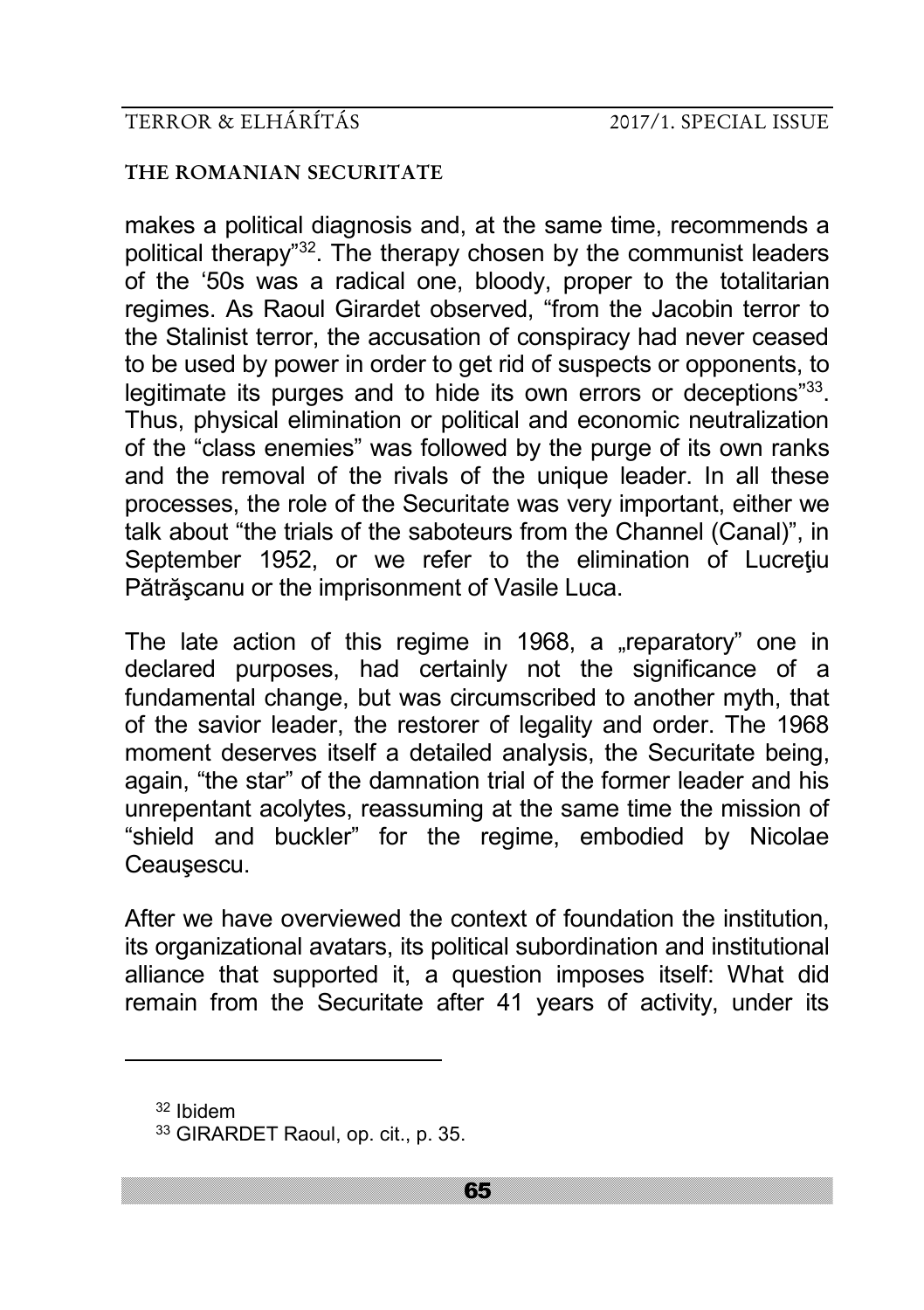#### **THE ROMANIAN SECURITATE**

different various official titles and under its various types of organization? What are "the passive" and "the active" of an activity which ultimately targeted the entire nation and each domain of the private and public life? Of course that many answers may be formulated starting from differentiated evaluation grids.

From our point of view, "the balance sheet" is a negative one and when we assert this we consider especially "the long period" of history. Of course that crimes and abuses committed will remain the main charges and will not be forgotten or forgiven especially by victims' families! Of course that institutional failure in defending the regime and leaders, mission assumed by military oath, is beyond any doubt. As obvious as that is the fact that, at one moment or another, the institution prevented a terrorist attack or an industrial catastrophe, brought secret technologies from abroad or thwarted some attacks on the national integrity and sovereignty. But all of this altered limited segments either had a tactical importance in a certain political, economic, or military context.

## **Epilogue: the repercussions on today's generation**

What seems to us to be truly blamable is the fact that might be called "the evil rooting" in the Romanian society or its "trivialization", if we take a formulation of Hanna Arendt, subsequently used by Marius Oprea in a similar context. At more than a quarter of a century after the dissolution of the institution, the contempt for the human rights and fundamental freedoms, mistrust in law, justice and independence are common phenomena for many citizens. The mistrust in others, the society atomization, the fear to express freely an opinion contradicting the Authority, the fright that you are addressing to a "sneak" or the fact that what you are saying is taped, the tendency to see everywhere undercover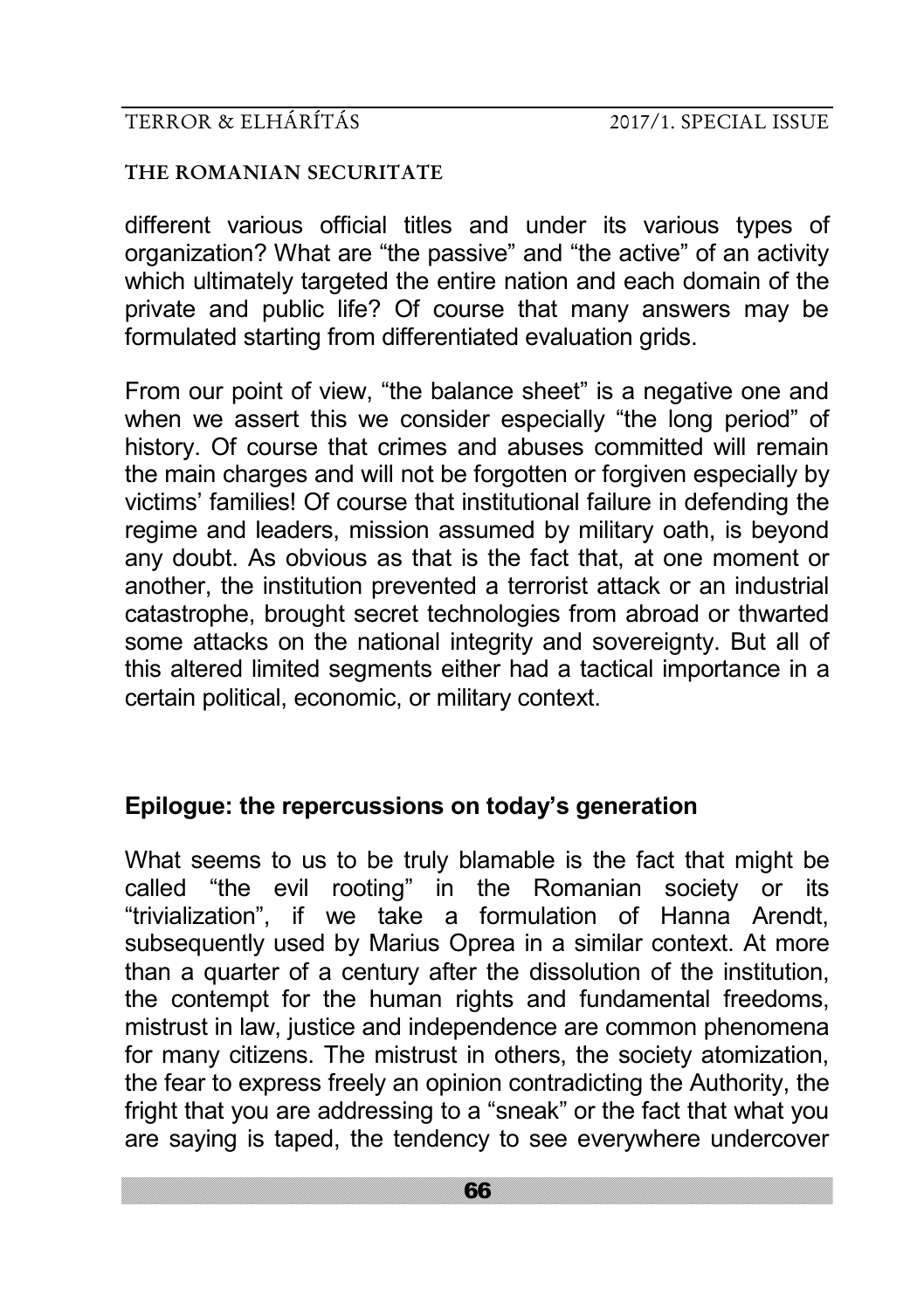#### **THE ROMANIAN SECURITATE**

officer and "manufactured files", are daily realities in Romania today, affecting to a great extent even the generations that have not directly endured the practices of the Securitate.

All you read above give us the right to believe that the biggest harm was done by the Securitate not to a person or another, not to one or another category of "objectives", but to the idea of "citizen" itself, with inalienable rights and freedoms. Being subdued to arbitrariness for many centuries, unprotected by a well-articulated judicial system, subdued to the laws of whim, as changeable and temporary as the lords who ruled, Romanians were still learning the alphabet of the democracy at the moment when the communist regime established. In this context the Securitate, led and protected by the almighty Party, dispersed the frail democratic behaviors, making the notional law to be ridiculous and showing, too often, that the justice of force triumphs and not the force of justice will overcome.

Taking these aspects into account, knowing the history of the Securitate becomes, from our perspective, not a satisfaction of a simple curiosity, more or less scientific, but a duty of any citizen who desires to live truly free in a democratic society made up of non-negotiable values of an indubitable permanence.

# **References**

- A.C.N.S.A.S., fond Documentar, dosar nr. 8.833, vol. 12, ff. 318-320.
- BERINDEI, Apud Mihnea DOBRINCU, Dorin GOŞU, Armand (2012): Istoria comunismului din România. vol. II. Documente Nico!ae Ceauşescu (1965-1971), Iaşi. Editura Polirom. p. 321 şi p. 324.